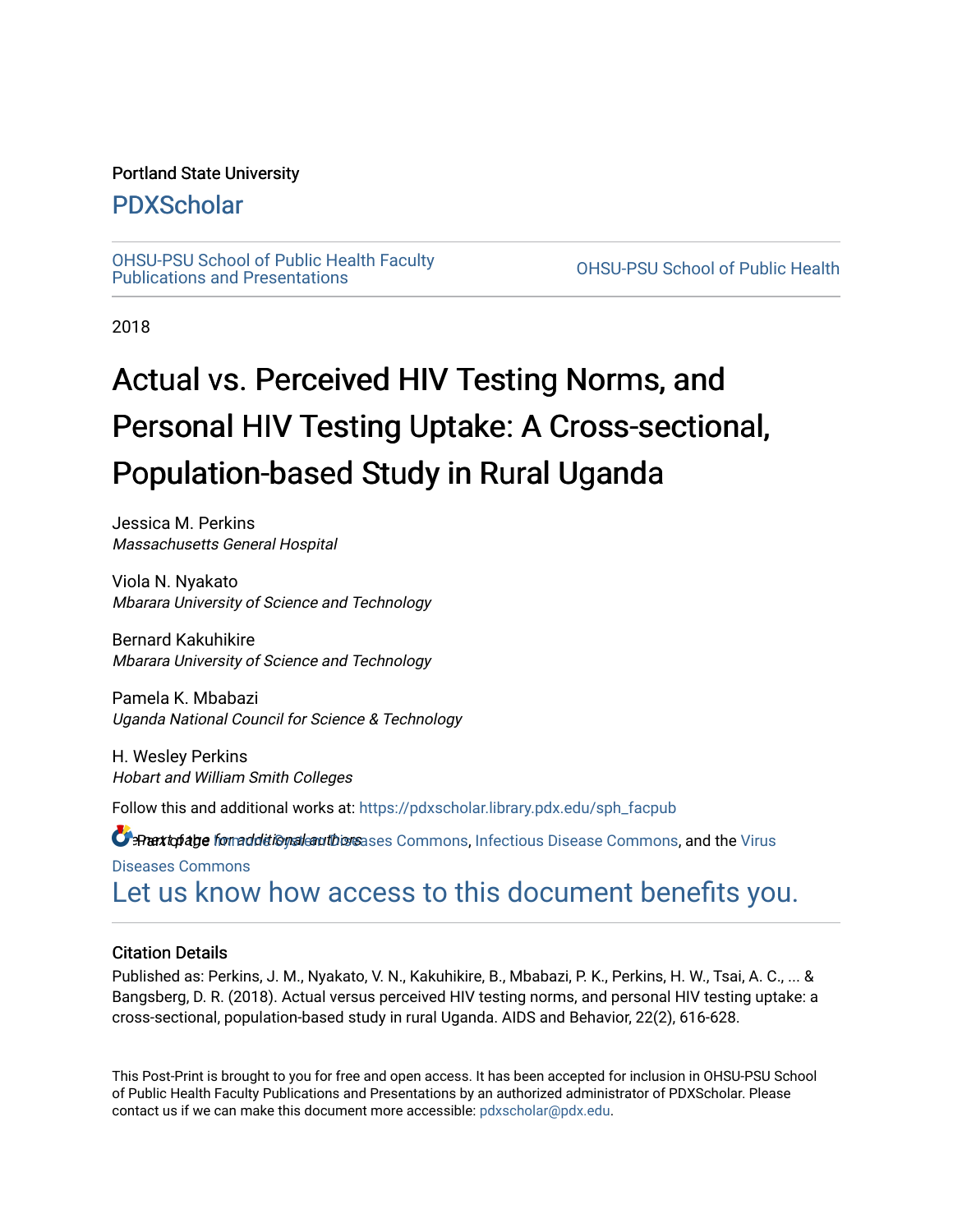# Authors

Jessica M. Perkins, Viola N. Nyakato, Bernard Kakuhikire, Pamela K. Mbabazi, H. Wesley Perkins, Alexander C. Tsai, SV Subramanian, Nicholas A. Christakis, and David Bangsberg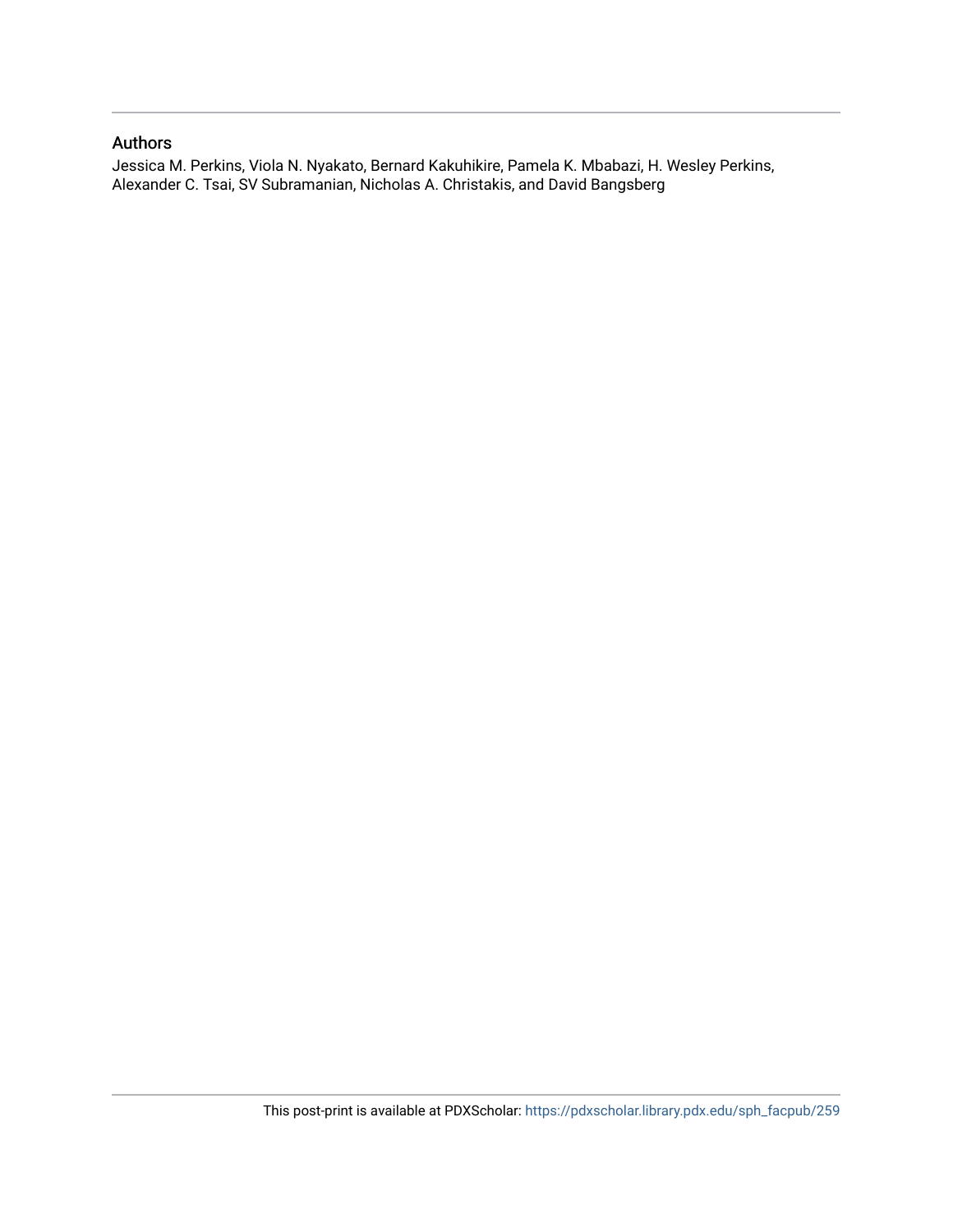# **Actual vs. Perceived HIV Testing Norms, and Personal HIV Testing Uptake: A Cross-sectional, Population-based Study in Rural Uganda**

Jessica M. Perkins<sup>a,b</sup>, Viola N. Nyakato<sup>c</sup>, Bernard Kakuhikire<sup>c</sup>, Pamela K. Mbabazi<sup>c</sup>, H. **Wesley Perkins**d, **Alexander C. Tsai**a,b,c , **S. V. Subramanian**b,e, **Nicholas A. Christakis**<sup>f</sup> , and David R. Bangsberg<sup>a,c,e</sup>

aMassachusetts General Hospital, MGH Global Health, Boston, Massachusetts <sup>b</sup>Harvard Center for Population and Development Studies, Cambridge, Massachusetts <sup>c</sup>Mbarara University of Science and Technology, Mbarara, Uganda <sup>d</sup>Hobart and William Smith Colleges, Geneva, NY eHarvard T.H. Chan School of Public Health, Boston, Massachusetts <sup>f</sup>Yale University, New Haven, **Connecticut** 

# **Abstract**

HIV testing is an essential part of treatment and prevention. Using population-based data from 1,664 adults across eight villages in rural Uganda, we assessed individuals' perception of the norm for HIV testing uptake in their village and compared it to the actual uptake norm. In addition, we examined how perception of the norm was associated with personal testing while adjusting for other factors. Although the majority of people had been tested for HIV across all villages, slightly more than half of men and women erroneously thought that the majority in their village had never been tested. They underestimated the prevalence of HIV testing uptake by 42 percentage points (s.d. = 17 percentage points), on average. Among men, perceiving that HIV testing was not normative was associated with never testing for HIV (AOR = 2.6; 95% CI 1.7–4.0,  $p < .001$ ). Results suggest an opportunity for interventions to emphasize the commonness of HIV testing uptake.

## **Keywords**

HIV testing; perception; social norms; stigma; Uganda

**Corresponding Author:** Jessica Perkins, PhD, MGH Global Health, Suite 722, 125 Nashua Street, Boston, MA 02114-1101, jessica.perkins@post.harvard.edu.

**Conflict of Interest:** Jessica M Perkins declares that she has no conflict of interest. Viola N Nyakato declares that she has no conflict of interest. Bernard Kakuhikire declares that he has no conflict of interest. Pamela K. Mbabazi declares that she has no conflict of interest. H. Wesley Perkins declares that he has no conflict of interest. Alexander C. Tsai declares that he has no conflict of interest. S. V. Subramanian declares that he has no conflict of interest. Nicholas A. Christakis declares that he has no conflict of interest. David R. Bangsberg declares that he has no conflict of interest.

**Ethical approval:** All procedures performed in studies involving human participants were in accordance with the ethical standards of the institutional and/or national research committee and with the 1964 Helsinki declaration and its later amendments or comparable ethical standards.

**Informed consent:** Informed consent was obtained from all individual participants included in the study.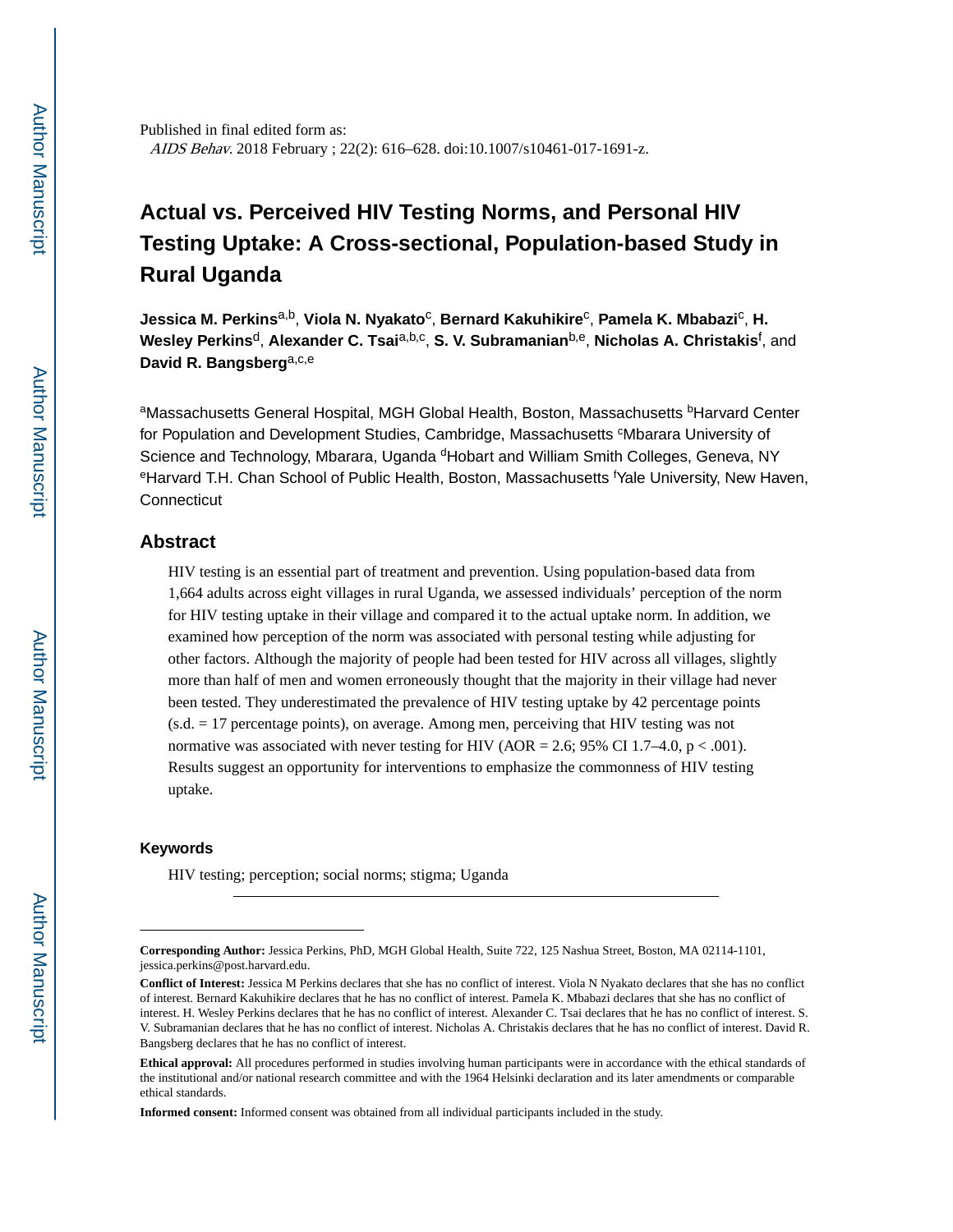# **INTRODUCTION**

Early identification of persons with HIV is a critical component of "test and treat" strategies for addressing the HIV epidemic (1–3). Although uptake of HIV testing has increased in sub-Saharan Africa, a recent review of data from the Demographic and Health Surveys showed that many people had never been tested (4). HIV testing uptake is driven by a complex interplay of factors, including having ever been pregnant and routine antenatal screening for women (5–7); economic expenses associated with health facility-based testing, including the costs of traveling to the clinic and waiting times (8); scheduling difficulties or perceived lack of sufficient services (9, 10); worries about confidentiality of services (10) or stigma  $(11-15)$ ; perception that testing is only needed when symptoms are present  $(16)$ ; having a partner who tested (17, 18); and gender-unequal norms (10, 19). Although community-based (20, 21) or home-based (22, 23) counseling and testing services and community-wide health campaigns may address some of these barriers, they are unlikely to achieve universal coverage of testing, thus requiring complementary approaches to increase HIV testing uptake (24). The lack of more widespread testing contributes to major public health problems because, over the past decade, persons with HIV in Sub-Saharan Africa have consistently presented to care or initiated treatment at late stages of disease (25).

## **Theoretical Framework**

Social norms - the attitudes and behaviors held by the majority of a population - represent potentially important, but understudied, drivers of HIV testing uptake. Behavioral norms are the subset of social norms that are the most common actions made by people within a specific population (they are also referred to as descriptive norms) (26). Descriptive norms are both real—what most people in a given population *actually* do –and perceived—what an individual *perceives* most people in a given population to do (26). Thus, social norms may be discussed and measured as the actual norm (i.e., the majority of a defined group engages in a certain behavior such that the actual prevalence of the behavior is more than 50%), which is a contextual factor, or as the perceived norm (i.e., the behavior an individual perceives to be present among more than half of the people in that group), which is an individual social psychological factor (26–28). Differentiating between these two concepts of social norms—actual vs. perceived—is important because the behaviors that an individual perceives to be normative in a given population may not actually be normative in that population. Indeed, a growing body of research has distinguished actual behavioral norms from perceived behavioral norms and found that misperception of behavioral norms is common (29–44). These studies have shown that, on average, people in a given population consistently underestimate the prevalence or extent of positive behaviors in that population, as well as often perceive positive behaviors to not be normative even when such behaviors are actually normative. Similarly, people in a given population consistently overestimate the prevalence or extent of problem behaviors in that population, on average, and often perceive problem behaviors to be normative even when such behaviors are actually not normative.

Misperceiving healthy behaviors as uncommon when they are actually normative or unhealthy behaviors as the most common when they are not actually normative in a given population, becomes problematic if, according to the classic sociological dictum, 'what is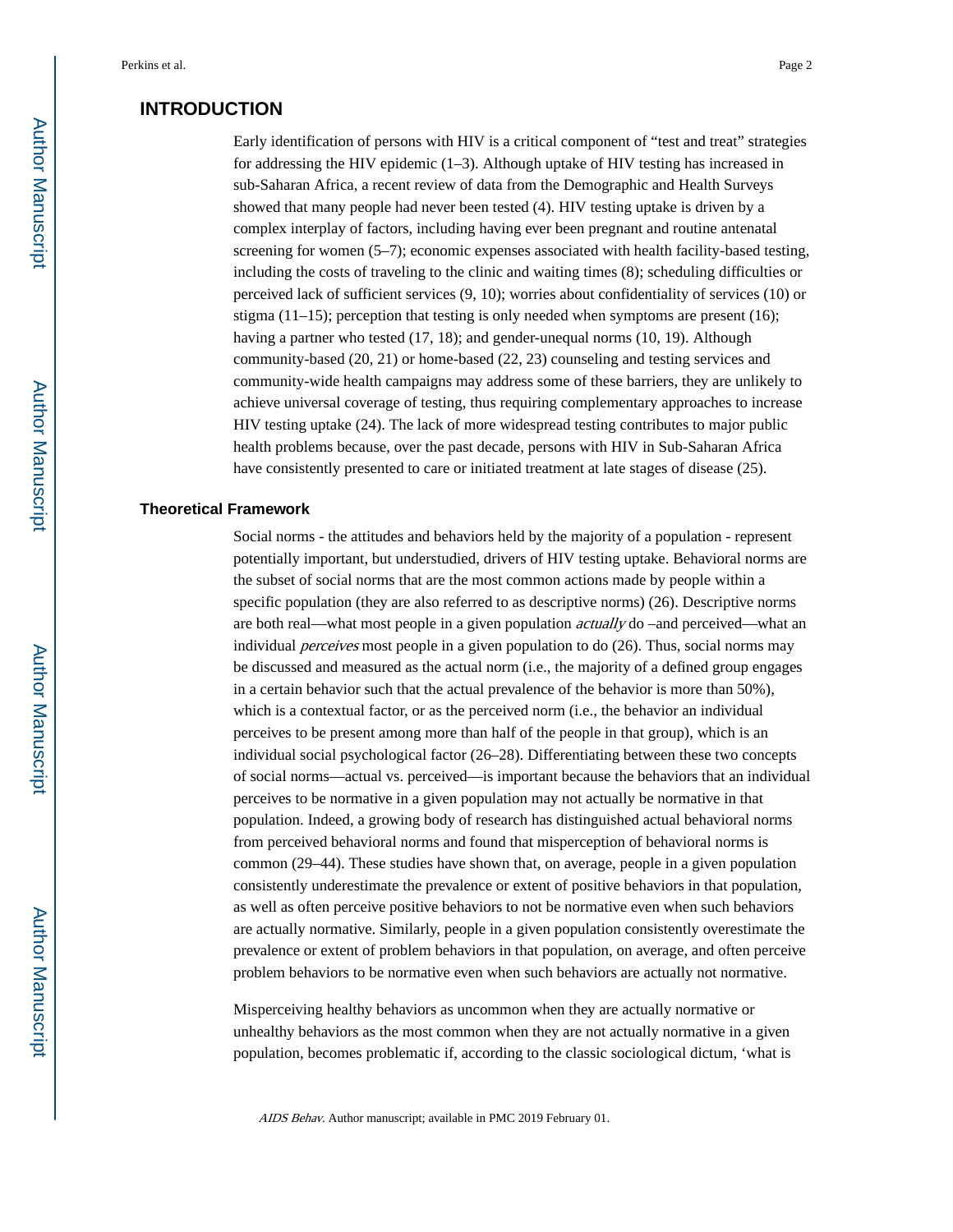perceived as real is real in its consequences' (45). To avoid social sanction, disapproval, or feeling like an outcast within a social group, individuals may rely on their (mis)perceptions of social norms as guidance in the process of shaping their own behaviors (46). Indeed, decades of research dating back to classic studies in social psychology have demonstrated the strong tendency of people to conform to social norms (47–49). Therefore, individuals are likely to conform to perceived behavioral norms (that is, what they thought was typical in their various reference groups) by acting in ways that match their perceptions. If their perceptions of what is normative behavior are inaccurate, then the individual may paradoxically be encouraged to engage in non-normative behaviors.

Previous work on social norms across diverse topics and populations has found that perceived behavioral norms among peers are often better predictors of personal behaviors than are the actual behavioral norms among peers (and also better predictors than other wellknown risk factors) (34–36, 50, 51). In addition, studies using longitudinal data on perceptions, actual norms, and personal behaviors to conduct cross-lagged analyses have provided causal evidence that perceptions of norms may determine personal behaviors (52– 56). Moreover, quasi-experiments and randomized controlled trials based on interventions that attempt to change perceived norms by communicating information about accurate norms have shown that changes in perception of norms led to changes in behavior (57–69). Thus, finding evidence of these two phenomena (extensive misperception of actual behavioral norms coupled with a potentially strong influence of one's perception of the norm on personal behaviors) would provide motivation to reduce misperceptions of what is normative behavior.

To our knowledge, no studies on HIV testing uptake behavior have compared the gap between actual HIV testing uptake norms and perceived HIV testing uptake norms among defined population groups. Apart from conceptually acknowledging the potential difference between these two constructs, comparing the gap requires measuring what most people in a specific population actually do (i.e., whether more than 50% of the population has been tested to then know whether uptake is actually normative) while also measuring what individuals perceive most others to do in that population. Given the additional effort required, few studies typically design their data collection to capture both actual and perceived norms. However, a study of men in a South African township found that men overestimated the prevalence and approval of three HIV-related risk behaviors (having multiple sexual partners, drinking before sex, and meeting a partner in a shebeen) and underestimated the prevalence and approval of a protective behavior (condom use) among men in their community (70). In addition, a recent study asking young men in urban Tanzania about HIV testing uptake by their closest friend found that many of the identified friends had been tested for HIV even though a majority of men believed that their closest friend had never been tested for HIV (71).

Only a few studies have investigated the relationship between personal HIV testing and perception of HIV testing uptake as normative (12, 17, 72–74). Thus, assessing whether a gap exists between perceived and actual HIV testing uptake norms, and whether perception predicts personal HIV testing uptake, motivated this study. Critically, if substantial numbers of people believe uptake is not normative in places where HIV testing is normative (or if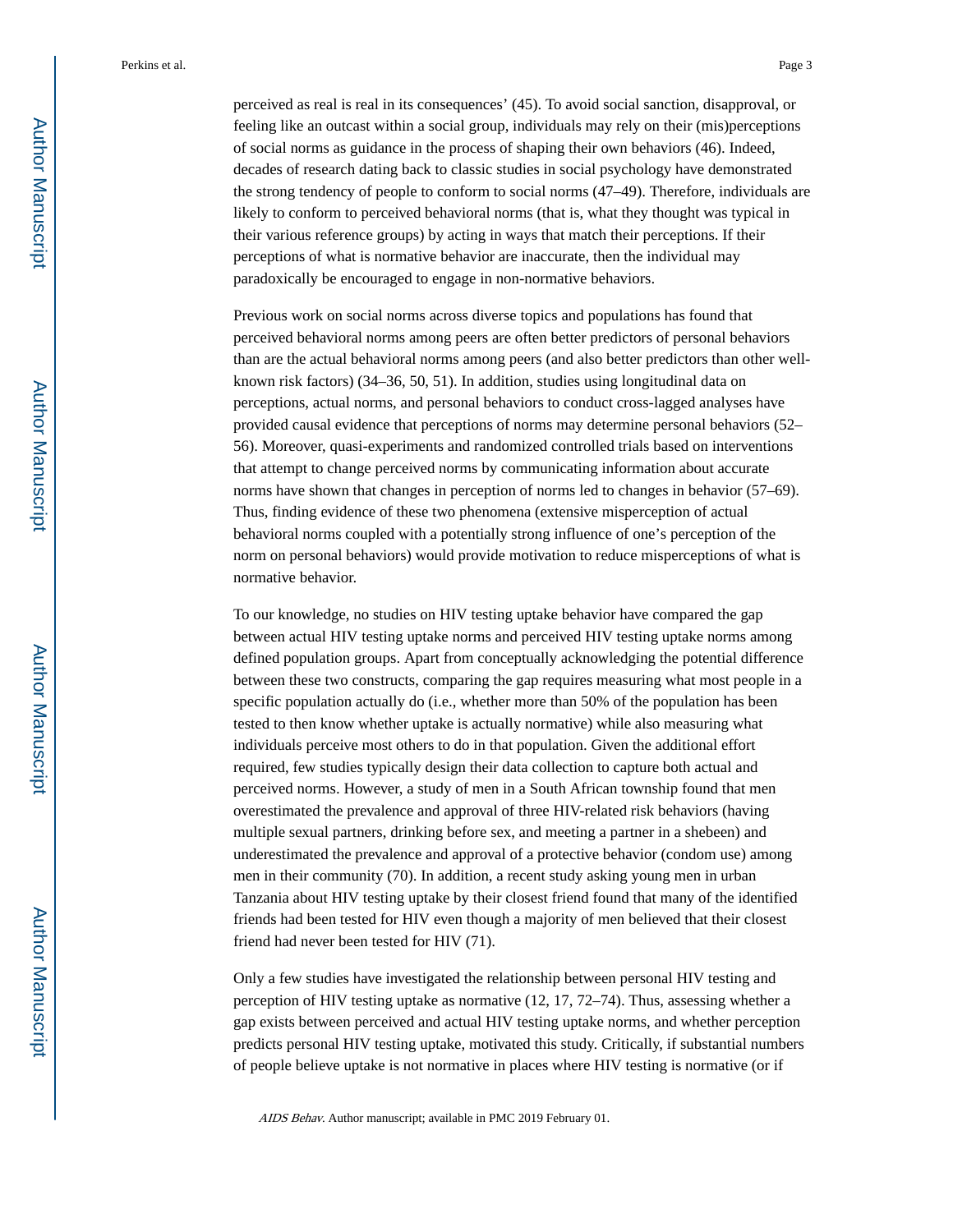they tend to underestimate the prevalence of HIV testing uptake even in places where it might not be normative), and if perception is associated with HIV testing behavior, then efforts to increase uptake of HIV testing might be hampered.

## **The Current Study**

We undertook a cross-sectional, population-based study in southwestern rural Uganda to a) quantify the prevalence of people who misperceived the HIV testing uptake norm and also assess the extent to which they underestimated the prevalence of uptake, and b) determine how perception of the norm was associated with personal testing uptake. According to a Demographic and Health Survey conducted in Uganda in 2011, the majority of men aged 15–54 years and women aged 15–49 years in rural areas have previously been tested for HIV (53% and 74%, respectively) (75). Given that HIV testing is normative in the country and prior research has found that the prevalence of healthy behaviors tends to be underestimated, we hypothesized that many people across all villages would erroneously perceive that HIV testing uptake was not normative in their village (i.e., people would perceive that 50% or less had been tested even though the majority (>50%) had actually been tested in their village). Moreover, we thought that most people who misperceived the norm would also substantially underestimate the prevalence of people in their village who had ever received an HIV test. In addition, we hypothesized that people who thought HIV testing uptake was not normative in their village would be at greater risk for never having been tested for HIV as compared to people who perceived testing to be normative. However, we thought that the relationship between perception and HIV testing uptake would be much stronger for men than for women. For men, HIV testing uptake is likely more about making a deliberate choice whereas, for most women who have had or are planning to have multiple children, free HIV testing is a routine part of antenatal care in Uganda.

# **METHODS**

#### **Study population**

The study targeted all adults (aged 18 years or older) whose main household was located within one parish containing eight villages in rural southwestern Uganda. (A parish is a governmentally defined geographic area (Level 2) that typically encompasses multiple villages (which are Level 1)). Using a census enumeration (which was conducted in early 2011 and then continuously updated from that point forward), the study team searched for all 1,939 potential participants across the 716 households present in the parish from October 2011 to August 2012. By the end of the data collection period, there were 1,669 eligible people who had been found and interviewed. Among the remaining 270 people, 16 refused, 62 could not be contacted (because the person was away from the parish during every attempted contact), 192 became ineligible as 166 had moved their primary residence to outside the parish, 11 were consistently too incapacitated/sick to participate, and 15 had died. Thus, after excluding the ineligible participants, the overall response rate was 96% (1669 out of 1747), with little variation across villages. The final analytical sample consisted of 1,664 participants after excluding five people who did not provide HIV testing history. The number of participants ranged from 145 to 263 across villages.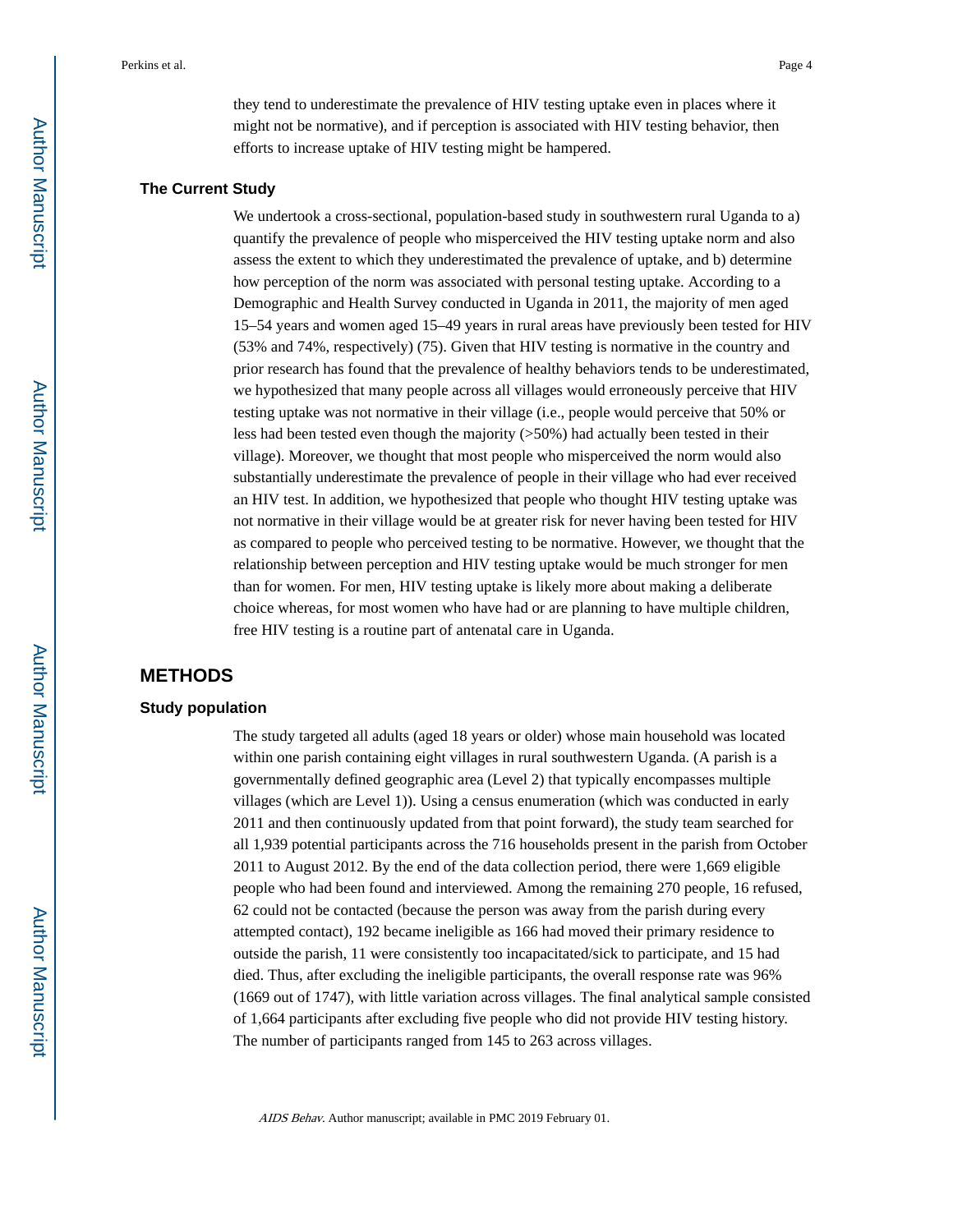#### **Procedures**

Ethical approval for all study procedures was obtained from the Committee on Human Subjects Research, Harvard University and the Institutional Review Committee, Mbarara University of Science and Technology. We also received study clearance from the Uganda National Council for Science and Technology and the Research Secretariat in the Office of the President. All participants provided written informed consent, either with a signature or, if there were cultural literacy reasons why a signature was not appropriate, a thumbprint. Interview materials were translated from English into Runyankore (the local language), back-translated, and pilot-tested to ensure accuracy and consistent word choice. The process was iterative to ensure linguistic equivalence. Trained local research assistants conducted one-on-one hour-long structured interviews with eligible participants, typically at a participant's place of residence.

#### **Measures**

**Personal HIV Testing Uptake and the Actual Norm—**Participants reported whether they had ever had an HIV/AIDS test (yes/no). Using those responses, we calculated the prevalence of ever having been tested in each village. If more than 50% of adults in the village reported having previously tested for HIV, then we defined uptake of HIV testing as "normative" in the village (i.e., the actual behavioral norm was to have been tested if the majority had done it).

**Perceived Norm for HIV Testing Uptake—**Participants were asked to estimate the percentage of people (0 to 100) in their village who had ever been tested for HIV using the following prompt and question: "I would like to know how many people in your cell [village] you think have been tested for HIV/AIDS. I am going to give you an example to help you think about this question. If there were 100 people in your cell [village], how many of them do you think would have been tested for HIV/AIDS?" The individual's estimate was used to measure the individual's perception of whether HIV testing uptake was normative in his or her village. If an individual provided an estimate that was greater than 50%, then the individual thought that the majority of people would have been tested and therefore perceived HIV testing uptake as normative in his or her village. If an estimate was within 0– 50%, then the individual thought that the majority of people had not been tested, and therefore perceived that HIV testing uptake was not normative in his or her village. Individuals who were not able to provide an estimate (despite prompting for his or her best estimate) were labeled as not knowing their own perception of the HIV testing uptake norm. We also created more refined categories of perception to indicate individuals who thought it was a) 'highly normative to not get tested' (i.e., they had estimated 0–24% had not been tested), 'moderately normative to not get tested' (i.e., they had estimated 25–49% had not been tested), 'perceived equality between testing and not testing' (i.e., they had estimated 50% testing prevalence), 'moderately normative to get tested' (i.e., they had estimated 51– 75% had been tested) and 'highly normative to get tested' (i.e., they had estimated 76–100% had been tested).

**Accuracy of Perceived Norm and Extent of Prevalence Underestimation—**

Participants were labeled as having misperceived the HIV testing uptake norm (i.e., having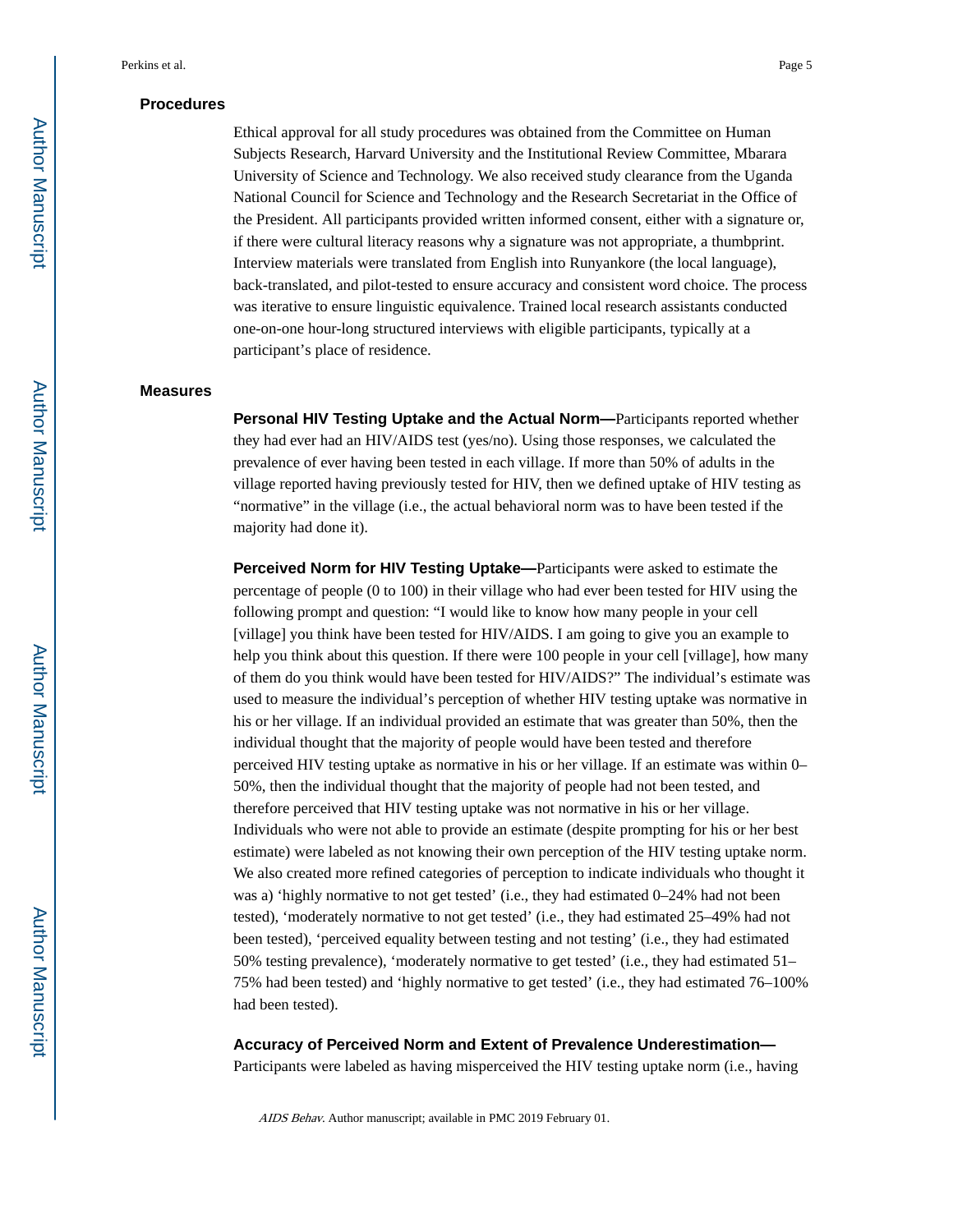an inaccurate perception) if what they perceived to be the behavioral norm in their village was not the actual behavioral norm in their village. Among people who misperceived the norm, we also calculated the extent to which they underestimated the prevalence of HIV testing uptake in their village (given that the actual behavioral norm was to have been tested as was verified in this study). We did this by subtracting their estimated prevalence of uptake in the village from the actual prevalence of self-reported uptake in their village and reported an individual's extent of underestimation in terms of the percentage point difference.

**Other Explanatory Variables—**Information on gender, age, whether the participant had children, education, household wealth, whether the participant had a main partner who had been tested for HIV, and having stigmatizing beliefs about AIDS were included because prior studies and reports have identified patterns of HIV testing uptake according to these factors (4, 12, 17, 76–79). Moreover, some of these variables (e.g., partner's testing status and AIDS-related stigma) could have also theoretically been associated with perception.

Main partner data were linked in this population-based dataset (if the main partner was part of the targeted population, which was usually the case). Therefore, information on marital status and self-reported HIV testing uptake was used to create a 'partner's testing uptake' variable with the following four categories: a) participant was married/cohabiting and partner self-reported as having been tested, b) participant was married/cohabiting and partner self-reported as never having been tested, c) participant was married/cohabiting and partner testing history was unknown (because the partner was not an eligible participant and therefore information on his or her testing status was not available), and d) participant was single. Only one respondent had missing marital status information for this variable.

Based on prior research, we measured endorsement of AIDS-related stigma using nine items (representing a broad range of stigma beliefs) with a four-point response scale (strongly disagree, disagree, agree, and strongly agree) (80). We reverse coded one item and then recoded all items so that responses to all questions were coded in the same direction where  $1 =$ having the fewest stigmatizing beliefs about AIDS (i.e., disagreeing with statements endorsing AIDS-related stigma) and  $4 =$  having the most amount of stigmatizing beliefs about AIDS (i.e., agreeing with statements endorsing AIDS-related stigma). We then calculated the mean response across eight items (dropping one entirely uncorrelated item) as long as no more than three items were missing responses across the eight items. (Only 9 participants had more then 3 missing items). The mean was set equal to missing otherwise. Cronbach's alpha was 0.79.

Age (16 missing responses) was categorized as a) less than 30 years old, b) 40–49 years, c) 50–59 years, d) 60–9 years, and e) 70 years or older. Having any children (50 missing responses) was a binary measure. Education (32 missing responses) was categorized as having completed a) none, b) primary school, c) secondary school, or d) postgraduate studies. To measure household wealth, we created a household asset index, by conducting a principal components analysis on 26 separate variables representing household assets and housing characteristics (no missing data). We retained the first principal component to define the wealth index and then split it into quintiles (81).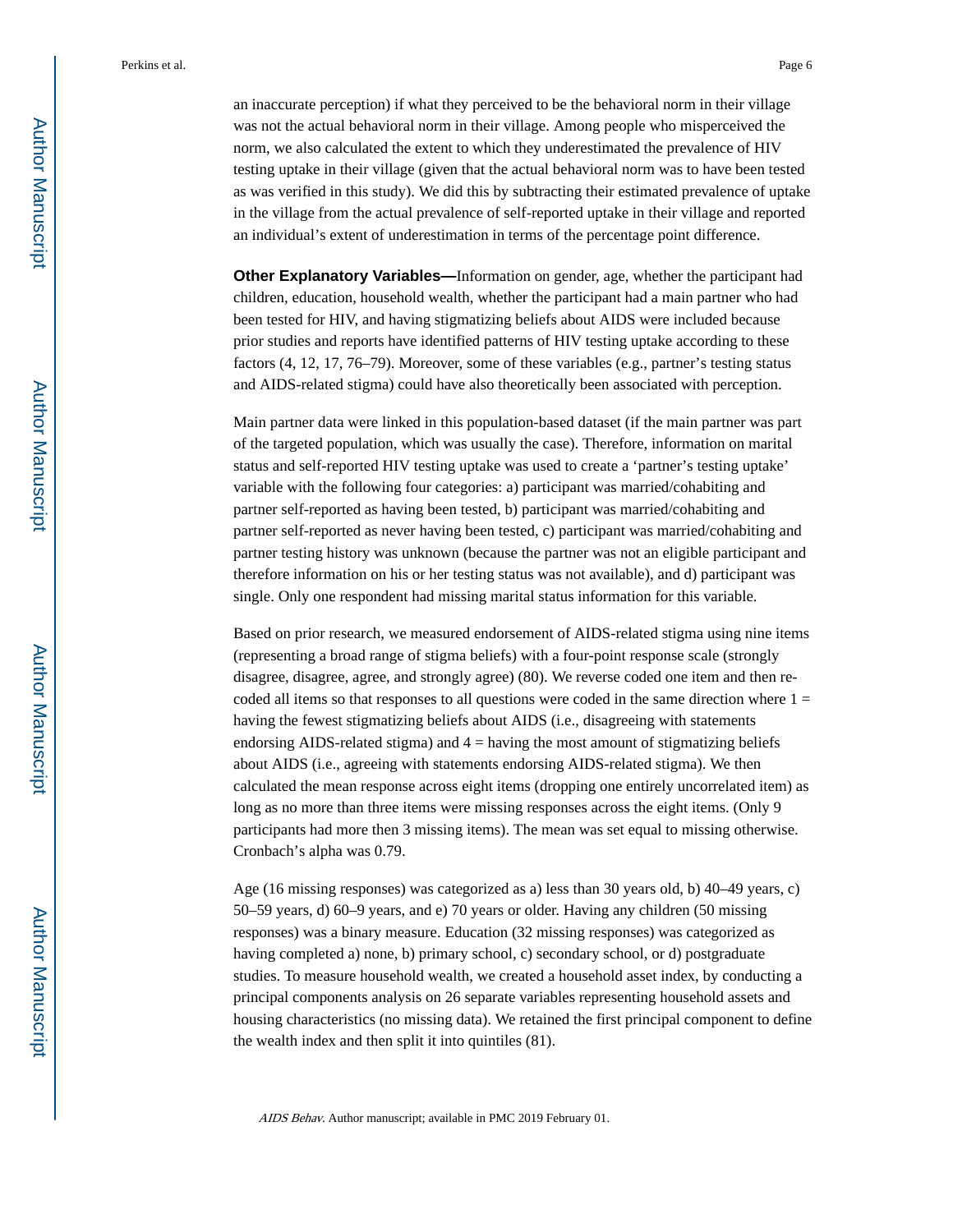#### **Statistical Analysis**

We first provide descriptive statistics of the population, and the prevalence of HIV testing uptake across subgroups as well as the percentage of people in each perception category. We then estimate the log-odds of a participant never having been tested for HIV as a function of the participant's perception of the village uptake norm, adjusting for AIDS-related stigma, partner's HIV testing uptake, and several individual socio-economic factors. To do so, we use a multivariable multilevel logistic regression model that accounts for the clustering of observations at the household level. Dummy variables are included for the eight villages. Because HIV testing is incorporated into routine antenatal care for women, all regression models are fitted to the data for men and women separately. All significance tests are conservative as almost the entire population was represented in the data.

We use categories of perception in the regression model as the main explanatory factor (instead of the continuous measure of estimated prevalence) because, in this study, we are substantively interested in the role of social norms. Specifically, we are interested in the relationship between perceiving a behavior as normative and personal behavior, and, subsequently whether there is a difference in the associated risk of the outcome between perceiving a slight majority to engage in the behavior and perceiving a large majority to do it. Such categories of perception carry substantively more cognitive meaning for the individual than single 1 point increases in estimated uptake prevalence.

# **RESULTS**

The characteristics of the men and women who participated in this study are presented in Table 1. More than 60% were less than 40 years old. Almost two-thirds of men and 82% of women had children, and 60% of men and 73% of women had completed primary school or less.

#### **Prevalence of HIV Testing Uptake and its Normativity**

Overall, 503 (67%) men and 713 (78%) women reported having been tested for HIV, with the majority of people having been tested across most socio-demographic subgroups (Table 1). The village-level uptake of HIV testing ranged from 64–79% (57–75% of men and 69– 85% of women across villages), indicating that HIV testing was normative for adults in all eight villages.

#### **Misperception of the Norm for HIV Testing Uptake**

Only 273 (36%) men and 282 (31%) women accurately perceived that HIV testing uptake was normative in their village. In contrast, slightly more than half of participants ( $n = 853$ ) believed that HIV testing uptake was not normative in their village (despite it being so). This misperception was pervasive across the population as about half of people in most sociodemographic subcategories erroneously perceived that HIV testing uptake was not normative in their village (Table 2). Likewise, 45–59% of people in each village misperceived the norm (44–62% of men and 46–58% of women across villages). The number of people not accurately perceiving the norm rose to about two-thirds of participants across each of the sociodemographic subcategories and villages when including the 256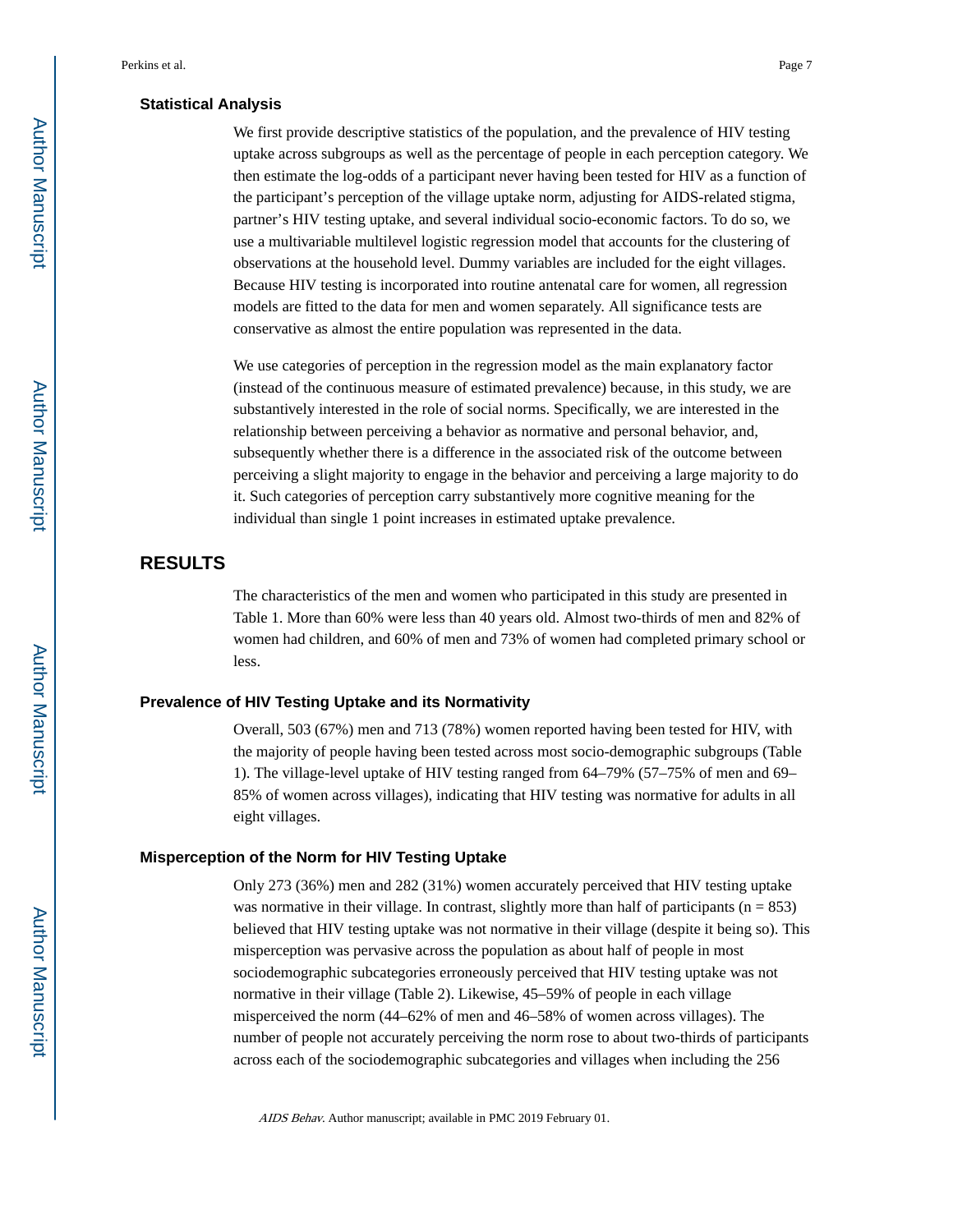participants (15%) who did not know their own perception of the HIV testing uptake norm in their village. Supplemental Table 1 shows the distribution of perceived norm accuracy using the more refined categories of perception. For example, 116 men (15%) and 195 women (21%) erroneously thought that never testing was highly normative as per their very low estimation of their village's uptake prevalence (i.e., they estimated less than 25% uptake in their village).

The 853 participants who misperceived the norm and provided a numeric estimate of the HIV testing uptake prevalence in their village underestimated the actual prevalence by an average of 42 percentage points (s.d.  $= 17$  percentage points). These people, on average, only thought that 32% of people in their village had ever been tested. Among men who misperceived the norm, the average amount of underestimation across the villages ranged from 32 percentage points (s.d.  $= 15$  percentage points) to 45 percentage points (s.d.  $= 15$ ) percentage points), and, among women who misperceived the norm, the average amount of underestimation across the villages ranged from 29 percentage points  $(s.d. = 15$  percentage points) to 53 percentage points (s.d. = 18 percentage points).

#### **Predictors of Personal HIV testing Uptake**

A simple bivariate association showed that among men who perceived uptake as normative, 81% had been tested. In contrast, among men who thought uptake was not normative, 63% had been tested. Regression analyses found that perception had a statistically significant association with HIV testing uptake after adjusting for several other explanatory variables (Table 3). Men who perceived uptake as not normative were 2.6 times more likely (95% CI  $1.7–4.0$ ,  $p < .001$ ) to never have been tested for HIV compared to men who perceived uptake to be normative in their village; similarly, men who did not know their own perception about the HIV testing uptake norm in their village were 4.0 times more likely (95% CI 2.2–7.4, p  $< .001$ ) to never have been tested. Higher endorsement of AIDS-related stigma (AOR = 1.5; 95% CI 1.0–2.1,  $p = .028$ ), having a partner who had not been tested (AOR = 2.3, 95% CI 1.2–4.6, p = .019), and being single (AOR = 2.1, 95% CI 1.1–3.8, p = .019) also predicted never having been tested among men.

When using the perceived norm variable with more refined categories, the likelihood of testing did not differ between men who thought that HIV testing was 'moderately normative' and men who thought that HIV testing uptake was 'highly normative' in their village (Supplemental Table 2). However, men who perceived equality between uptake as normative and not normative (i.e., they estimated 50% uptake prevalence) and, separately, men who perceived that not getting tested was moderately normative (i.e., they estimated 25–49% uptake prevalence), were both more than 2 times more likely to never have been tested for HIV compared to men who perceived testing to be 'highly normative' ( $AOR = 2.4$ , 95% CI 1.3–4.6, p = .009, and AOR = 2.1, 95% CI 1.1–4.1, p = 0.026, respectively). Furthermore, men who perceived that not getting tested was highly normative (i.e., they estimated 0–24% uptake prevalence,) and, separately, men who did not know their own perception (i.e., they were not able to provide an estimate of the uptake prevalence) were about 4 times more likely to never have been tested (AOR = 4.2, 95% CI 2.2–8.3, p < 001, and AOR = 4.2, 95% CI 2.2–8.7,  $p < .001$ , respectively).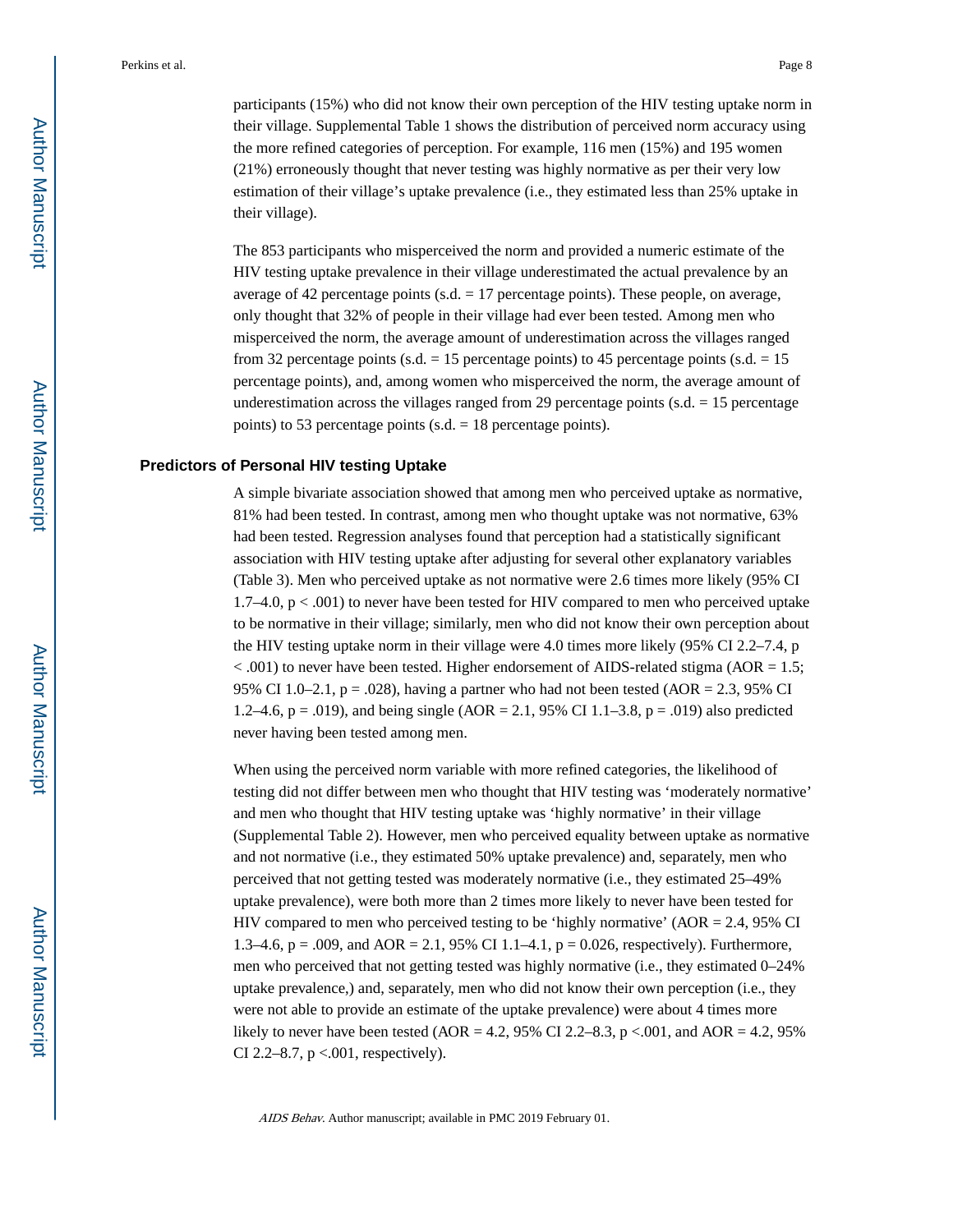Results differed for women. A simple bivariate association showed that among women who perceived uptake as normative, 85% had been tested, and among women who perceived uptake as not normative, 83% had been tested. The lack of association between perceived norm for HIV testing uptake and personally being tested was further demonstrated by the regression analyses. However, women who did not know their own perception about the HIV testing uptake norm in their village were almost three times more likely to never have been tested (AOR = 2.9 95% CI, 1.6–5.1,  $p < .001$ ) compared to women who perceived HIV testing uptake to be normative in their village (Table 3). For women, other statistically significant factors associated with never having been tested included having a partner who had not been tested (AOR = 2.2; 95% CI, 1.1–4.3,  $p = .019$ ), and not having any children  $(AOR = 3.9; 95\% \text{ CI}, 2.1–7.5, p < .001)$ . Results using the more refined perceived norm variable were comparable (Supplemental Table 2).

# **DISCUSSION**

In this study, only one-third of the adult population in an HIV-endemic area believed HIV testing uptake to be normative in their village despite nearly three-quarters of people in each village having been tested for HIV. The findings of pervasive misperception were true for both men and women. Furthermore, at least half of people across most sociodemographic categories and villages erroneously thought that the majority of people in their village had not been tested for HIV. Moreover, the people who misperceived the norm substantially underestimated the prevalence of HIV testing uptake (by more than 40 percentage points, on average). (Notably, the prevalence of self-reported HIV testing uptake in this study was similar to the rates found in a 2011 Demographic and Health Survey conducted in Uganda (75).) Similar findings on the discrepancy between actual and perceived behavioral norms have been reported in research on alcohol and other drug use, sexual risk behaviors, intimate partner violence, bullying, seat belt use, and unhealthy food and beverage consumption (29– 32, 34, 35, 51, 62, 70, 82–85). In particular, these results were comparable to the prevalence of misperception regarding other HIV-related risk behaviors among men in a South African township (70).

We also found that perceiving HIV testing uptake as anything less than normative (i.e., estimating the prevalence of testing as 50% or less) in one's village was a strong risk factor for never having been tested among men. In contrast, individuals who perceived HIV testing to be highly normative in their village (i.e., they estimated more than 75% uptake) were no different in terms of personal HIV testing uptake as compared to individuals who perceived HIV testing to be moderately normative in their village (i.e., those people who estimated 51– 74% uptake). Moreover, not being able to provide a perception of the HIV testing uptake norm had a strong negative association with personal testing uptake among both men and women. Our findings are consistent with results from other studies of the relevance of perceived behavioral norms to various personal health-related behaviors (31, 32, 34, 53, 57, 59, 70, 86, 87). As expected, perception of the HIV testing uptake norm may be slightly less important for women as a motivation for getting tested because in having or expecting to have children, testing may just be accepted as a part of routine antenatal care in Uganda. This observation would be consistent with the finding that women who reported no children were much less likely to have ever been tested for HIV, which is similar to results among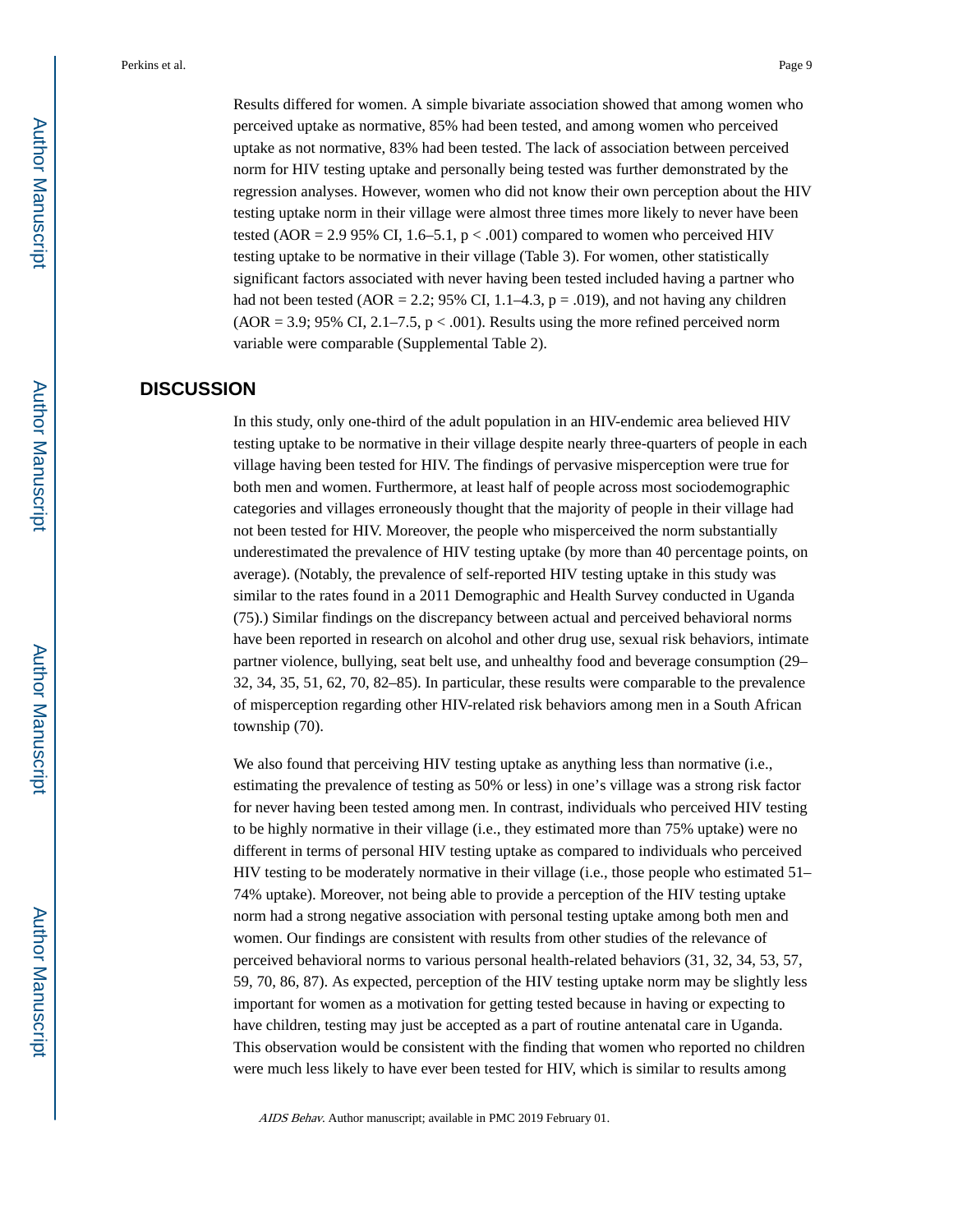South African women (78). Overall, our findings are also consistent with initial findings from the Project Accept study (HPTN 043), which conducted a community-based HIV counseling and testing intervention where activities were purposely not concealed, perhaps increasing perceived normativity of testing (88). The intervention resulted in a large increase in HIV testing and HIV detection across 32 communities in Tanzania, Zimbabwe, and Thailand. Thus, our findings underscore the need to engage both men and women in HIV prevention programming in sub-Saharan Africa (77, 89–91), particularly as it relates to perceptions.

There are several factors that may lead to pervasive misperception of the norm for HIV testing uptake (31). For example, a lack of conversation about what is actually common in a population or in a friend group may lead people to think that the visible non-behavior is most common. In addition, normative behaviors that are positive simply do not receive attention in the media the way that negative outcomes and risky behaviors do. Thus, it may seem like more people are engaged in the risky behavior (e.g., not testing) than in the healthy behavior. Taken together, the results of our study suggest that there is an opportunity for public health interventions to increase awareness of the commonness of HIV testing uptake. Interventions could disseminate information on true behavioral norms regarding HIV testing uptake in specific populations, for example, through community-wide media such as billboards or radio messages. Sending true population-wide SMS text-messages like 'Most people in this parish have been tested for HIV in the past' or 'Most men and women and friends in your village have been tested for HIV at least once' might also be effective (92, 93). Trained local leaders could also provide information on true community norms in village meetings. Alternatively, they could do so in one-on-one conversations. Similarly, health workers could provide personalized normative feedback to men when they go to clinics for reasons unrelated to HIV.

These types of interventions may correct erroneous perceptions while reinforcing the perceptions of individuals who had correctly perceived the norm. In turn, such outcomes may help increase actual testing uptake behavior among men (and among women who did not have a perception of the uptake prevalence, or, perhaps, women before they have children). For example, having more information on true norms may directly encourage an individual who has not yet been tested to conform to the normative behavior and decide to be tested. In addition, it may encourage people in the community who had already been tested, but who perhaps thought that testing was not normative, to become more vocal about being tested and thus encourage others to get tested. Furthermore, social norms interventions that change perceptions may increase the impact of other HIV testing uptake interventions by creating a more informed population with which to work. For example, informed individuals may be more likely to use mobile or community-based HIV voluntary counseling and testing sites, positively respond to community liaisons building support for couples-based testing as part of antenatal care, engage in community programs that promote HIV-related communication, or accept new technologies and messaging systems to encourage adherence to testing appointments (18, 73, 94–97).

Interpretation of our findings is subject to several limitations. First, the cross-sectional design precludes our ability to make definitive causal claims. It is possible that personal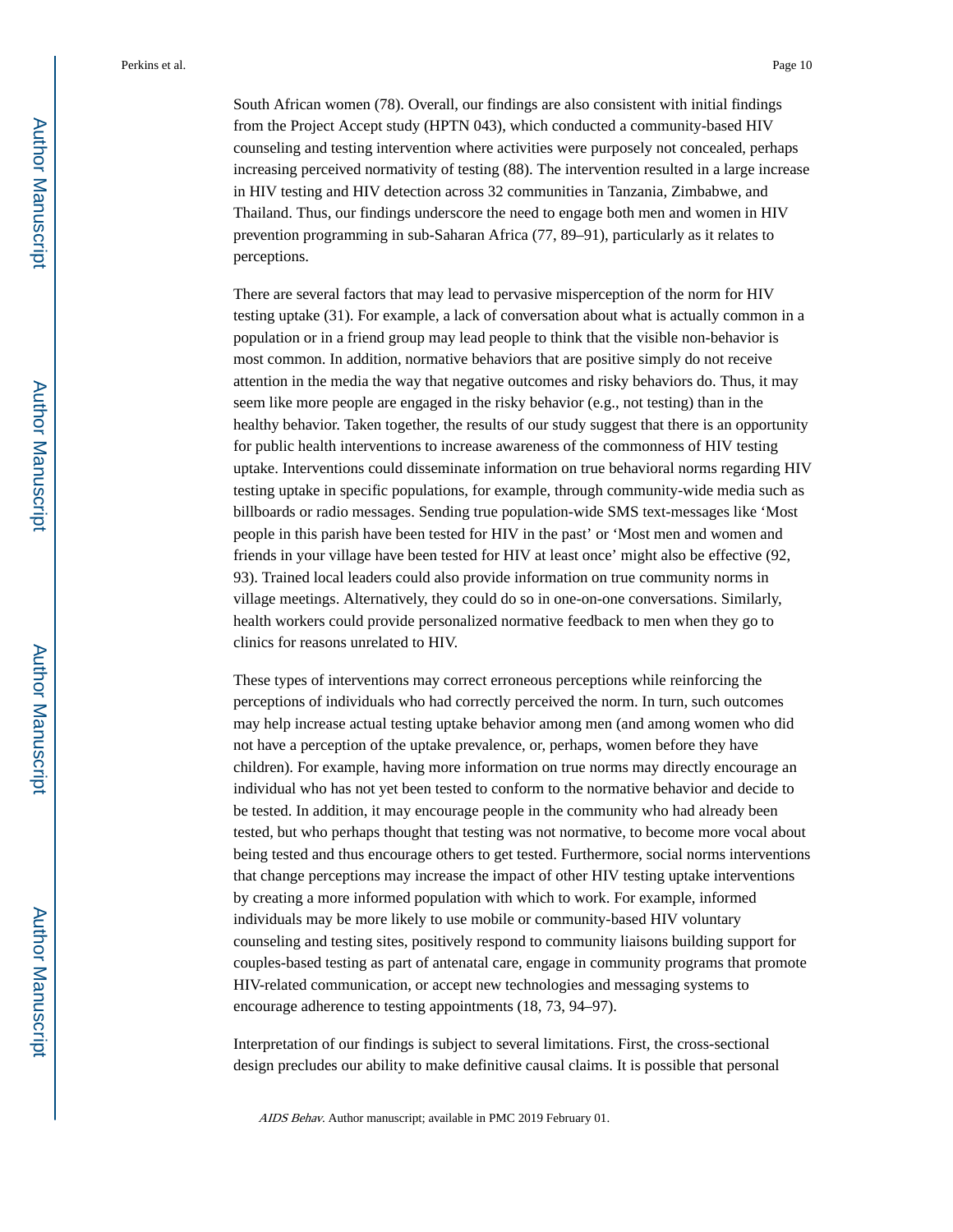uptake behavior may have some impact on one's perception of the uptake norm. Previous norms research on other behaviors, however, has provided extensive evidence of behavior change as the subsequent outcome of change in perceptions of norms (52–69). Thus, although the relationship between perceived HIV testing uptake norms and personal HIV testing uptake may be bi-directional to some degree, theory and prior similar research on norms suggest that perception of the HIV testing uptake norm is likely to have a substantial causal effect on personal HIV testing uptake behavior.

Second, the data are self-reported and therefore are subject to the challenges inherent to all studies based on self-reported data. The testing rates and actual norms presented in this study, however, were similar to those found in a national 2011 study (75). Furthermore, even in South Africa where the prevalence of HIV is much higher, the majority of men and women have been tested at least once (98). Thus, we have no reason to believe that the actual uptake norms reported in this study are much different from what could be objectively measured. Moreover, even if people had lied, the power of social desirability bias could have worked in either direction for reporting of personal HIV testing uptake. Some people may have wanted to say they had personally been tested even if they hadn't as they perhaps thought that being tested would be the right thing to say. At the same time, others might not want to say they had been personally tested due to perceived stigma associated with testing. Finally, even if as many as one-fifth of people in this study had lied about uptake, the majority of people would still have been tested.

Third, our measure of one's perception of the actual HIV testing uptake norm was fairly general. Questions with a more proximal reference frame (e.g., inquiring about "men" or "young women" or "people within your age and gender group" in your village instead of simply "people" in your village) could have potentially shown misperception of the norm to still exist, but perhaps at a less extreme level (31). Although the potential association of close peer perceived norms with personal attitudes or behavior may be stronger than the association with more distal perceived peer norms, the extent of misperception, and thus the possible extent of change (correction) in the perceived norm would likely be less (31). In contrast, even though the distal peer norm may be less influential, there is likely to be massive misperception, thus allowing more potential change to occur in the perceived norm, and ultimately, perhaps, in behavior. Fourth, our data were derived from a population-based survey conducted in rural Uganda. The findings may not generalize to settings where HIV is non-endemic or urban settings. However, the consistency between our findings and findings of other perceived norms studies conducted in different settings suggests that the existence of misperceptions and the association between perceived norms and behavior may be generalizable.

Finally, other unmeasured confounding factors could have influenced the results. For example, perceiving one's partner to have been tested may influence both perception of the village uptake norm and one's likelihood to be tested. In addition, it is certainly possible that people who perceive themselves to be at low risk for contracting HIV may not get tested and may also think that most people haven't been tested. It is likely, however, that at least some people who are at high risk have not been tested. Moreover, waiting for individuals to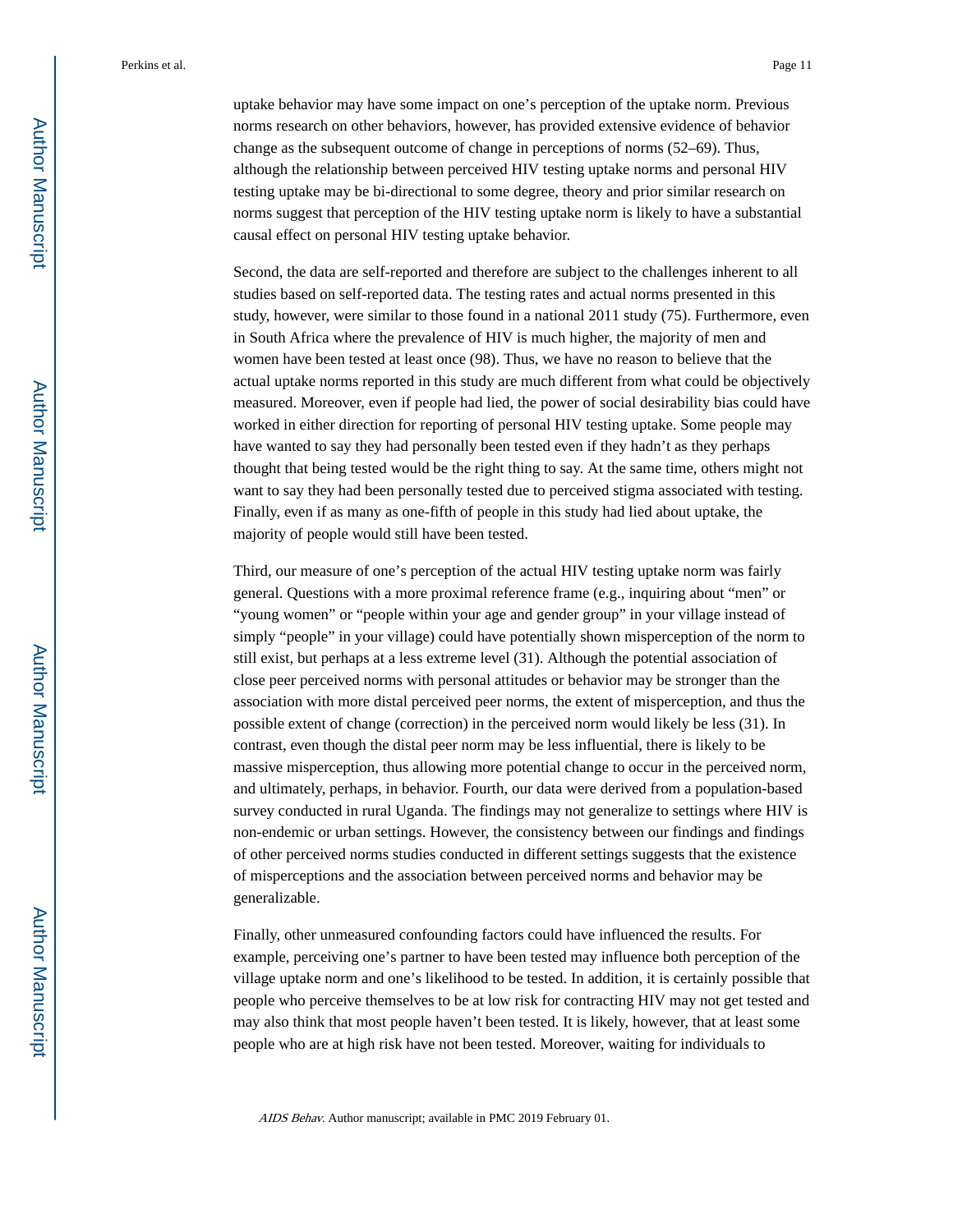become high risk (or for them to recognize that they are at high risk) so that they will be motivated to get tested is not the healthiest pathway to HIV prevention.

#### **Conclusions**

In this cross-sectional, population-based study conducted in rural Uganda, we report two main findings: First, the majority of participants misperceived HIV testing uptake as not normative in their village when it actually was normative. Moreover, these participants vastly underestimated the prevalence of HIV testing uptake in their village. Second, people who thought HIV testing uptake was not normative (despite it being so) and people who were not able to provide their perception of the uptake prevalence were much more likely to never have been tested for HIV. The estimated associations were statistically significant, large in magnitude, and robust. Our findings suggest that interventions to correct misperceived norms of HIV testing uptake may advance HIV prevention and treatment in sub-Saharan Africa.

# **Supplementary Material**

Refer to Web version on PubMed Central for supplementary material.

# **Acknowledgments**

We thank the Emikago Study team, for their assistance with data collection and study administration; and Niels Rosenquist, Sae Takada, Peggy Bartek, Anna Baylor, Nozmo F.B. Mukiibi, and Roberts Muriisa, for their assistance with study administration and infrastructure development.

**Funding:** This study was supported by Friends of a Healthy Uganda and by a Roybal Center grant through U.S. National Institutes of Health (NIH) P30AG034420. The authors also acknowledge salary support from NIH K23MH096620.

# **References**

- 1. Granich RM, Gilks CF, Dye C, De Cock KM, Williams BG. Universal voluntary HIV testing with immediate antiretroviral therapy as a strategy for elimination of HIV transmission: a mathematical model. The Lancet. 2009; 373(9657):48–57.
- 2. Walensky RP, Bassett IV. HIV self-testing and the missing linkage. PLoS Med. 2011; 8(10):e1001101. [PubMed: 21990965]
- 3. Walensky RP, Wood R, Fofana MO, Martinson NA, Losina E, April MD, et al. The clinical impact and cost-effectiveness of routine, voluntary HIV screening in South Africa. J Acquir Immune Defic Syndr. 2011; 56(1):26–35. [PubMed: 21068674]
- 4. Staveteig, S., Wang, SF., Head, SK., Bradley, SEK., Nybro, E. Demographic Patterns of HIV Testing Uptake in Sub-Saharan Africa Calverton. Maryland, USA: ICF International; 2013. Reports No. 30Available from: <http://dhsprogram.com/pubs/pdf/CR30/CR30.pdf>
- 5. Hensen B, Baggaley R, Wong VJ, Grabbe KL, Shaffer N, Lo Y-RJ, et al. Universal voluntary HIV testing in antenatal care settings: a review of the contribution of provider-initiated testing & counselling. Trop Med Intl Health. 2012; 17(1):59–70.
- 6. Byamugisha R, Tylleskar T, Kagawa M, Onyango S, Karamagi C, Tumwine J. Dramatic and sustained increase in HIV-testing rates among antenatal attendees in Eastern Uganda after a policy change from voluntary counselling and testing to routine counselling and testing for HIV: a retrospective analysis of hospital records, 2002–2009. BMC Health Serv Res. 2010; 10(1):290. [PubMed: 20946632]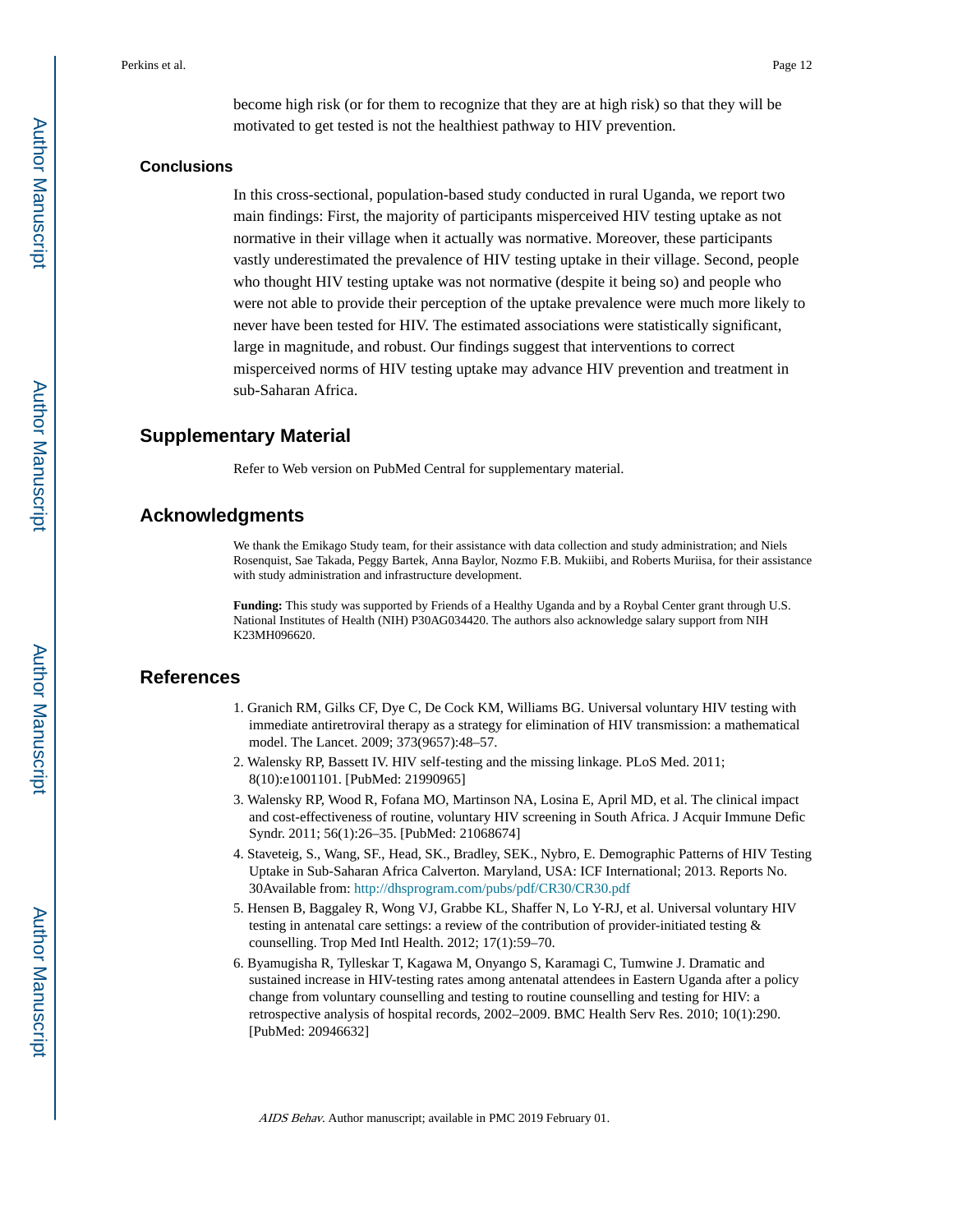- 7. MacPhail C, Pettifor A, Moyo W, Rees H. Factors associated with HIV testing among sexually active South African youth aged 15–24 years. AIDS Care. 2009; 21(4):456–67. [PubMed: 19401866]
- 8. Lankowski A, Siedner M, Bangsberg D, Tsai A. Impact of geographic and transportation-related barriers on HIV outcomes in Sub-Saharan Africa: a systematic review. AIDS Behav. 2014; 18(7): 1199–223. [PubMed: 24563115]
- 9. Siu G, Wight D, Seeley J. Masculinity, social context and HIV testing: an ethnographic study of men in Busia district, rural eastern Uganda. BMC Publ Health. 2014; 14(1):33.
- 10. Musheke M, Ntalasha H, Gari S, Mckenzie O, Bond V, Martin-Hilber A, et al. A systematic review of qualitative findings on factors enabling and deterring uptake of HIV testing in Sub-Saharan Africa. BMC Publ Health. 2013; 13(1):220.
- 11. Kalichman S, Simbayi L. HIV testing attitudes, AIDS stigma, and voluntary counselling and testing in a black township in Cape Town, South Africa. Sex Transm Infect. 2003; 79(6):442–7. [PubMed: 14663117]
- 12. Young SD, Hlavka Z, Modiba P, Gray G, Van Rooyen H, Richter L, et al. HIV-related stigma, social norms, and HIV testing in Soweto and Vulindlela, South Africa: National Institutes of Mental Health Project Accept (HPTN 043). J Acquir Immune Defic Syndr. 2010; 55(5):620–4. [PubMed: 20980913]
- 13. Sambisa W, Curtis S, Mishra V. AIDS stigma as an obstacle to uptake of HIV testing: evidence from a Zimbabwean national population-based survey. AIDS Care. 2010; 22(2):170–86. [PubMed: 20390496]
- 14. Kelly JD, Weiser SD, Tsai AC. Proximate context of HIV stigma and its association with HIV testing in Sierra Leone: a population-based study. AIDS Behav. 2016; 20(1):65–70. [PubMed: 25771909]
- 15. Genberg BL, Hlavka Z, Konda KA, Maman S, Chariyalertsak S, Chingono A, et al. A comparison of HIV/AIDS-related stigma in four countries: negative attitudes and perceived acts of discrimination towards people living with HIV/AIDS. Soc Sci Med. 2009; 68(12):2279–87. [PubMed: 19427086]
- 16. MacPhail C, Pettifor A, Coates T, Rees H. "You must do the test to know your status": attitude to HIV voluntary counselling and testing for adolescents among South Africa Youth and Parents. Health Educ Behav. 2008; 35(1):87–104. [PubMed: 16870815]
- 17. Pettifor A, MacPhail C, Suchindran S, Delany-Moretlwe S. Factors associated with HIV testing among public sector clinic attendees in Johannesburg, South Africa. AIDS Behav. 2010; 14(4): 913–21. [PubMed: 18931903]
- 18. Audet CM, Blevins M, Chire YM, Aliyu MH, Vaz LME, Antonio E, et al. Engagement of men in antenatal care services: increased HIV testing and treatment uptake in a community participatory action program in Mozambique. AIDS Behav. 2016; 20(9):2090–100. [PubMed: 26906021]
- 19. Remien RH, Chowdhury J, Mokhbat JE, Soliman C, Adawy ME, El-Sadr W. Gender and care: access to HIV testing, care and treatment. J Acquir Immune Defic Syndr. 2009; 51(Suppl 3):S106– S10. [PubMed: 19553777]
- 20. Coates TJ, Kulich M, Celentano DD, Zelaya CE, Chariyalertsak S, Chingono A, et al. Effect of community-based voluntary counselling and testing on HIV incidence and social and behavioural outcomes (NIMH Project Accept; HPTN 043): a cluster-randomised trial. The Lancet Global Health. 2014; 2(5):e267–e77. [PubMed: 25103167]
- 21. Suthar AB, Ford N, Bachanas PJ, Wong VJ, Rajan JS, Saltzman AK, et al. Towards universal voluntary HIV testing and counselling: a systematic review and meta-analysis of community-based approaches. PLoS Med. 2013; 10(8):e1001496. [PubMed: 23966838]
- 22. Dalal W, Feikin DR, Amolloh M, Ransom R, Burke H, Lugalia F, et al. Home-based HIV testing and counseling in rural and urban Kenyan communities. J Acquir Immune Defic Syndr. 2013; 62(2):e47–e54. DOI: 10.1097/QAI.0b013e318276bea0 [PubMed: 23075916]
- 23. Sabapathy K, Van den Bergh R, Fidler S, Hayes R, Ford N. Uptake of home-based voluntary HIV testing in Sub-Saharan Africa: a systematic review and meta-analysis. PLoS Med. 2012; 9(12):e1001351. [PubMed: 23226107]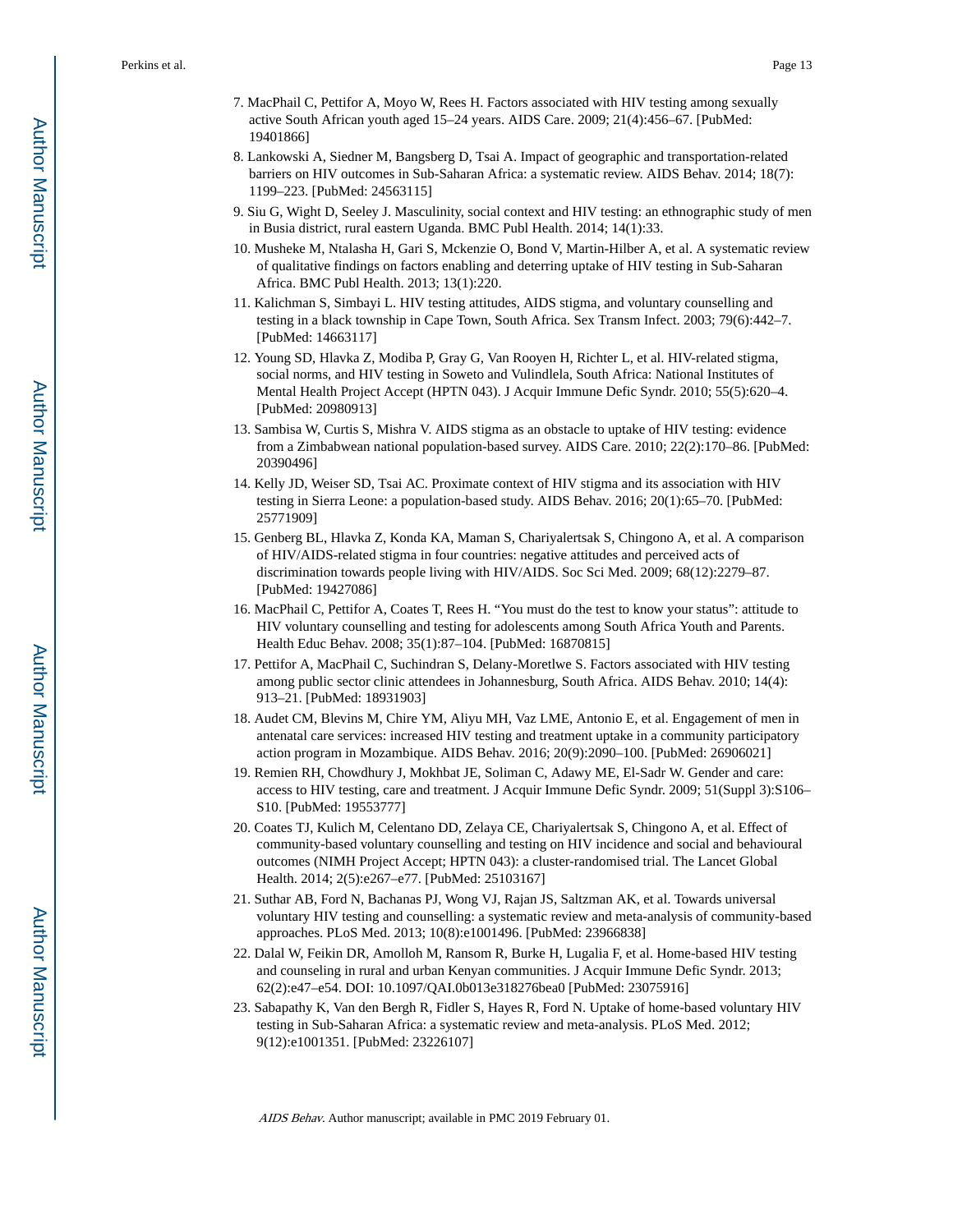- 24. Chamie G, Kwarisiima D, Clark TD, Kabami J, Jain V, Geng E, et al. Uptake of community-based HIV testing during a multi-disease health campaign in rural Uganda. PLoS ONE. 2014; 9(1):e84317. [PubMed: 24392124]
- 25. Siedner MJ, Ng CK, Bassett IV, Katz IT, Bangsberg DR, Tsai AC. Trends in CD4 count at presentation to care and treatment initiation in Sub-Saharan Africa, 2002–2013: a meta-analysis. Clin Infect Dis. 2015; 60(7):1120–7. [PubMed: 25516189]
- 26. Cialdini RB, Reno RR, Kallgren CA. A focus theory of normative conduct: recycling the concept of norms to reduce littering in public places. J Pers Soc Psychol. 1990; 58(6):1015–26.
- 27. Perkins, HW., editor. The Social Norms Approach to Preventing School and College Age Substance Abuse: A Handbook for Educators, Counselors, and Clinicians. San Francisco: Jossey-Bass; 2003.
- 28. Perkins HW, Berkowitz AD. Perceiving the community norms of alcohol use among students: some research implications for campus alcohol education programming. International Journal of the Addictions. 1986; 21(9–10):961–76. [PubMed: 3793315]
- 29. Lewis MA, Litt DM, Cronce JM, Blayney JA, Gilmore AK. Underestimating protection and overestimating risk: examining descriptive normative perceptions and their association with drinking and sexual behaviors. J Sex Res. 2012; 51(1):86–96. [PubMed: 23067203]
- 30. Litt DM, Lewis MA, Linkenbach JW, Lande G, Neighbors C. Normative misperceptions of peer seat belt use among high school students and their relationship to personal seat belt use. Traffic Inj Prev. 2014; 15(7):748–52. [PubMed: 24628560]
- 31. Perkins, HW. Misperception is reality: the "Reign of Error" about peer risk behaviour norms among youth and young adults. In: Xenitidou, M., Edmonds, B., editors. The Complexity of Social Norms. Computational Social Sciences: Springer International Publishing; 2014. p. 11-36.
- 32. Perkins HW. Misperceptions of peer drinking norms in Canada: another look at the "reign of error" and its consequences among college students. Addict Behav. 2007; 32(11):2645–56. [PubMed: 17719724]
- 33. Perkins HW. Misperceptions of peer substance use among youth are real. Addiction. 2012; 107(5): 888–9. [PubMed: 22471571]
- 34. Perkins HW, Craig DW. Student-athletes' misperceptions of male and female peer drinking norms: a multi-site investigation of the "Reign of Error". Journal of College Student Development. 2012; 53(3):367–82.
- 35. Perkins HW, Haines MP, Rice R. Misperceiving the college drinking norm and related problems: a nationwide study of exposure to prevention information, perceived norms and student alcohol misuse. J Stud Alcohol. 2005; 66(4):470–8. [PubMed: 16240554]
- 36. Perkins JM, Perkins HW, Craig DW. Peer weight norm misperception as a risk factor for being over and underweight among UK secondary school students. Eur J Clin Nutr. 2010; 64(9):965–71. [PubMed: 20628407]
- 37. Sandstrom MJ, Makover H, Bartini M. Social context of bullying: do misperceptions of group norms influence children's responses to witnessed episodes? Social Influence. 2013; 8(2–3):196– 215.
- 38. Manning M. The effects of subjective norms on behaviour in the theory of planned behaviour: a meta-analysis. British Journal of Social Psychology. 2009; 48(4):649–705. [PubMed: 19187572]
- 39. Tankard ME, Paluck EL. Norm perception as a vehicle for social change. Social Issues and Policy Review. 2016; 10(1):181–211.
- 40. Paluck EL, Shepherd H. The salience of social referents: a field experiment on collective norms and harassment behavior in a school social network. J Pers Soc Psychol. 2012; 103(6):899–915. [PubMed: 22984831]
- 41. McAlaney J, Helmer SM, Stock C, Vriesacker B, Hal GV, Dempsey RC, et al. Personal and perceived peer use of and attitudes toward alcohol among university and college students in seven EU countries: Project SNIPE. J Stud Alcohol. 2015; 76(3):430–8.
- 42. Helmer SM, Mikolajczyk RT, McAlaney J, Vriesacker B, Van Hal G, Akvardar Y, et al. Illicit substance use among university students from seven European countries: a comparison of personal and perceived peer use and attitudes towards illicit substance use. Prev Med. 2014; 67:204–9. [PubMed: 25091880]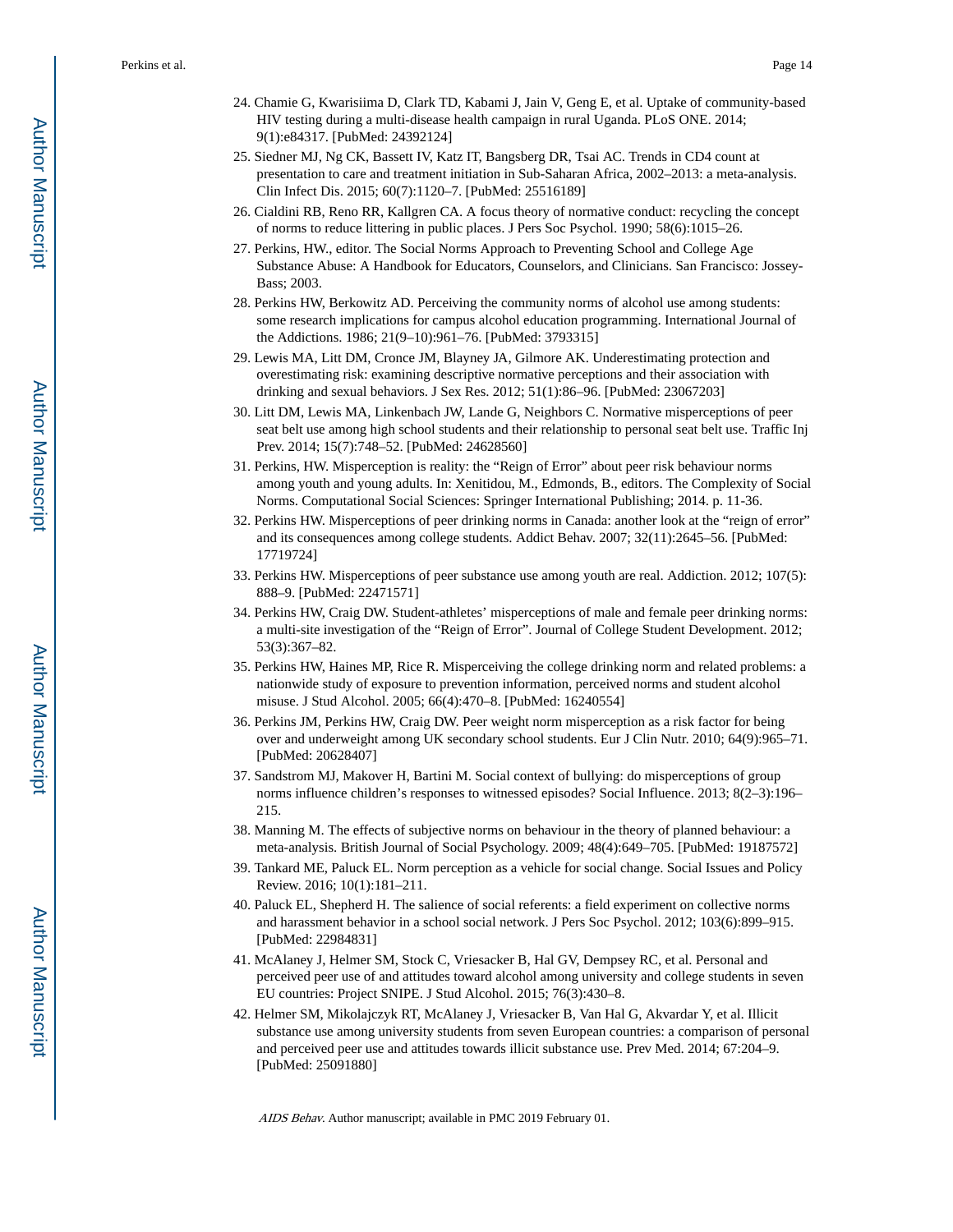- 43. Pischke CR, Helmer SM, McAlaney J, Bewick BM, Vriesacker B, Van Hal G, et al. Normative misperceptions of tobacco use among university students in seven European countries: baseline findings of the 'Social Norms Intervention for the prevention of Polydrug usE' study. Addict Behav. 2015; 51:158–64. [PubMed: 26275842]
- 44. Prentice DA, Miller DT. Pluralistic ignorance and alcohol use on campus: some consequences of misperceiving the social norm. J Pers Soc Psychol. 1993; 64(2):243–56. [PubMed: 8433272]
- 45. Thomas, WI., Thomas, DS. The Child in America. New York: Knopf; 1928.
- 46. Cialdini, RB., Trost, MR. Social influence: social norms, conformity and compliance. In: Gilbert, DT.Fiske, ST., LIndzey, G., editors. The Handbook of Social Psychology 1 and 2. 4th. New York: McGraw-Hill; 1998. p. 151-92.
- 47. Asch SE. Studies of independence and conformity: a minority of one against a unanimous majority. Psychological Monographs. 1956; 70:1–10.
- 48. Sherif, M. The Psychology of Social Norms. New York: Harper; 1936.
- 49. Sherif M. An experimental approach to the study of attitudes. Sociometry. 1937; 1:90–8.
- 50. Perkins JM, Perkins HW, Craig DW. Misperception of peer weight norms and its association with overweight and underweight status among adolescents. Prev Sci. 2015; 16(1):70–9. [PubMed: 24488532]
- 51. Perkins JM, Perkins HW, Craig DW. Misperceptions of peer norms as a risk factor for sugarsweetened beverage consumption among secondary school students. J Am Diet Assoc. 2010; 110(12):1916–21. [PubMed: 21111101]
- 52. Neighbors C, Dillard AJ, Lewis MA, Bergstrom RL, Neil TA. Normative misperceptions and temporal precedence of perceived norms and drinking. J Stud Alcohol. 2006; 67(2):290–9. [PubMed: 16562412]
- 53. Pedersen ER, LaBrie JW, Hummer JF. Perceived behavioral alcohol norms predict drinking for college students while studying abroad. J Stud Alcohol Drugs. 2009; 70(6):924–8. [PubMed: 19895769]
- 54. Lewis MA, Litt DM, Neighbors C. The chicken or the egg: examining temporal precedence among attitudes, injunctive norms, and college student drinking. J Stud Alcohol. 2015; 76(4):594–601.
- 55. Litt DM, Lewis MA, Rhew IC, Hodge KA, Kaysen DL. Reciprocal relationships over time between descriptive norms and alcohol use in young adult sexual minority women. Psychol Addict Behav. 2015; 29(4):885–93. [PubMed: 26478944]
- 56. Brooks-Russell A, Simons-Morton B, Haynie D, Farhat T, Wang J. Longitudinal relationship between drinking with peers, descriptive norms, and adolescent alcohol use. Prev Sci. 2014; 15(4): 497–505. [PubMed: 23564529]
- 57. DeJong W, Schneider SK, Towvim LG, Murphy MJ, Doerr EE, Simonsen NR, et al. A multisite randomized trial of social norms marketing campaigns to reduce college student drinking. J Stud Alcohol. 2006; 67(6):868–79. [PubMed: 17061004]
- 58. Haines MP, Spear SF. Changing the perception of the norm: a strategy to decrease binge drinking among college students. J Am Coll Health. 1996; 45(3):134–40. [PubMed: 8952206]
- 59. Mattern JL, Neighbors C. Social norms campaigns: examining the relationship between changes in perceived norms and changes in drinking levels. J Stud Alcohol. 2004; 65(4):489–93. [PubMed: 15376823]
- 60. Neighbors C, Larimer ME, Lewis MA. Targeting misperceptions of descriptive drinking norms: efficacy of a computer-delivered personalized normative feedback intervention. J Consult Clin Psychol. 2004; 72(3):434–47. [PubMed: 15279527]
- 61. Perkins HW, Linkenbach JW, Lewis MA, Neighbors C. Effectiveness of social norms media marketing in reducing drinking and driving: a statewide campaign. Addict Behav. 2010; 35(10): 866–74. [PubMed: 20619177]
- 62. Perkins HW, Craig DW, Perkins JM. Using social norms to reduce bullying: a research intervention among adolescents in five middle schools. Group Processes & Intergroup Relations. 2011; 14(5): 703–22.
- 63. Schultz PW. Changing behavior with normative feedback interventions: a field experiment on curbside recycling. Basic Appl Soc Psych. 1999; 21(1):25–36.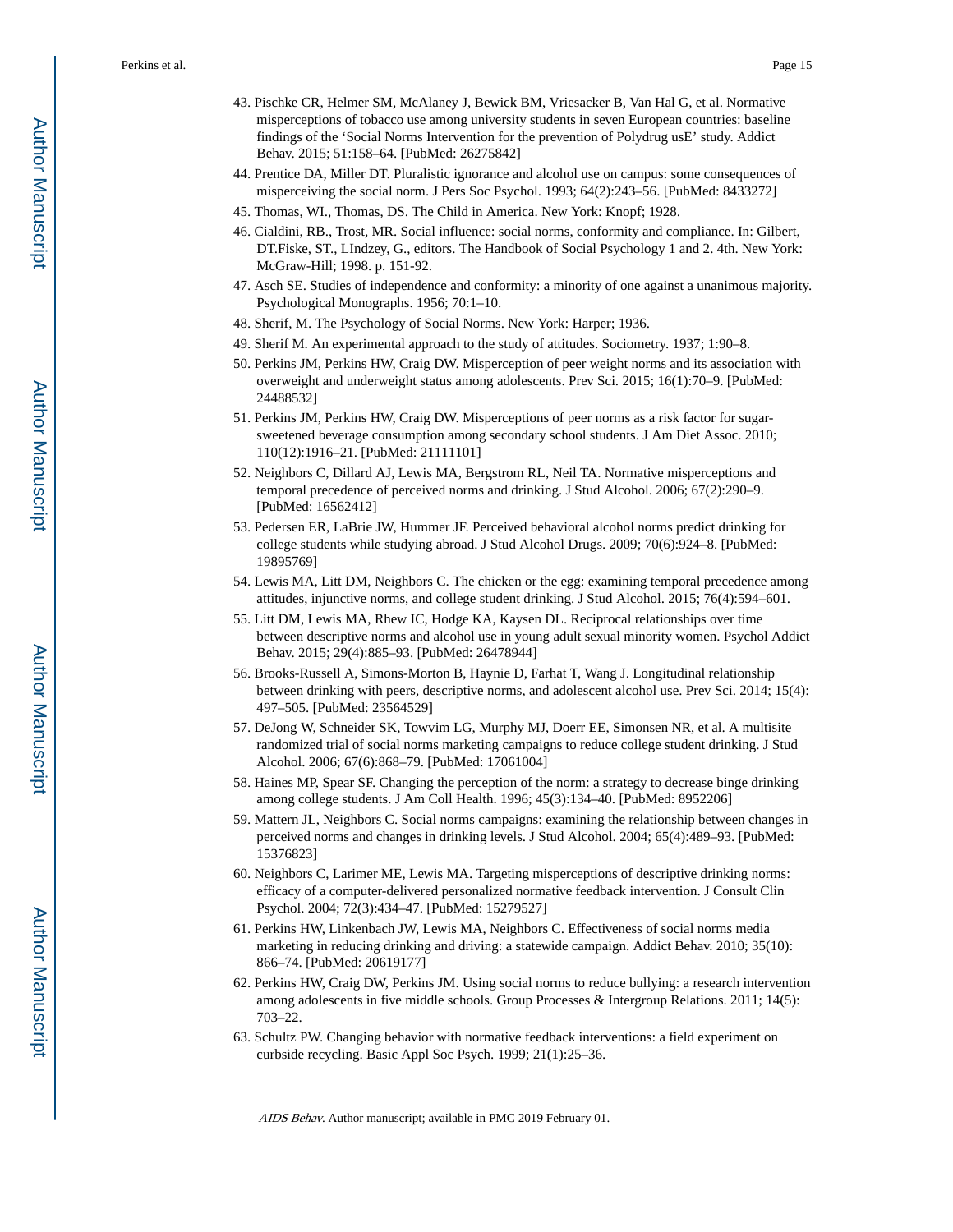- 64. Turner J, Perkins HW, Bauerle J. Declining negative consequences related to alcohol misuse among students exposed to a social norms marketing intervention on a college campus. J Am Coll Health. 2008; 57(1):85–94. [PubMed: 18682350]
- 65. Reid AE, Aiken LS. Correcting injunctive norm misperceptions motivates behavior change: a randomized controlled sun protection intervention. Health Psychol. 2013; 32(5):551–60. [PubMed: 23646838]
- 66. Bewick BM, Trusler K, Mulhern B, Barkham M, Hill AJ. The feasibility and effectiveness of a web-based personalised feedback and social norms alcohol intervention in UK university students: a randomised control trial. Addict Behav. 2008; 33(9):1192–8. [PubMed: 18554819]
- 67. LaBrie JW, Hummer JF, Neighbors C, Pedersen ER. Live interactive group-specific normative feedback reduces misperceptions and drinking in college students: a randomized cluster trial. Psychol Addict Behav. 2008; 22(1):141–8. [PubMed: 18298241]
- 68. Neighbors C, Lewis MA, LaBrie J, DiBello AM, Young CM, Rinker DV, et al. A multisite randomized trial of normative feedback for heavy drinking: social comparison versus social comparison plus correction of normative misperceptions. J Consult Clin Psychol. 2016; 84(3):238– 47. [PubMed: 26727407]
- 69. Zheng C, Atkins DC, Lewis MA, Zhou XH. On estimating causal controlled direct and mediator effects for count outcomes without assuming sequential ignorability. 2016 arXiv preprint arXiv: 160106743.
- 70. Carey KB, Scott-Sheldon LAJ, Carey MP, Cain D, Mlobeli R, Vermaak R, et al. Community norms for HIV risk behaviors among men in a South African township. J Behav Med. 2011; 34(1):32–40. [PubMed: 20680673]
- 71. Mulawa M, Yamanis TJ, Balvanz P, Kajula LJ, Maman S. Comparing perceptions with actual reports of close friend's HIV testing behavior among urban Tanzanian men. AIDS Behav. 2016; 20(9):2014–22. [PubMed: 26880322]
- 72. Bradley H, Tsui A, Kidanu A, Gillespie D. Client characteristics and HIV risk associated with repeat HIV testing among women in Ethiopia. AIDS Behav. 2011; 15(4):725–33. [PubMed: 20644989]
- 73. Do M, Kincaid DL, Figueroa ME. Impacts of four communication programs on HIV testing behavior in South Africa. AIDS Care. 2014; 26(9):1109–17. [PubMed: 24702270]
- 74. Hendriksen E, Hlubinka D, Chariyalertsak S, Chingono A, Gray G, Mbwambo J, et al. Keep talking about it: HIV/AIDS-related communication and prior HIV testing in Tanzania, Zimbabwe, South Africa, and Thailand. AIDS Behav. 2009; 13(6):1213–21. [PubMed: 19760154]
- 75. DHS. Uganda Demographic and Health Survey 2011. Maryland: ICF International; 2011. Available from: <http://www.ubos.org/onlinefiles/uploads/ubos/UDHS/UDHS2011.pdf>
- 76. Lépine A, Terris-Prestholt F, Vickerman P. Determinants of HIV testing among Nigerian couples: a multilevel modelling approach. Health Policy Plan. 2014; 30(5):579–92. [PubMed: 24906362]
- 77. Shand T, Thomson-de Boor H, van den Berg W, Peacock D, Pascoe L. The HIV blind spot: men and HIV testing, treatment and care in Sub-Saharan Africa. IDS Bulletin. 2014; 45(1):53–60.
- 78. Venkatesh KK, Madiba P, De Bruyn G, Lurie MN, Coates TJ, Gray GE. Who gets tested for HIV in a South African urban township? Implications for test and treat and gender-based prevention interventions. J Acquir Immune Defic Syndr. 2011; 56(2):151–65. [PubMed: 21084993]
- 79. Maughan-Brown B, Lloyd N, Bor J, Venkataramani AS. Changes in self-reported HIV testing during South Africa's 2010/2011 national testing campaign: gains and shortfalls. Journal of the International AIDS Society. 2016; 19:20658. [PubMed: 27072532]
- 80. Kalichman SC, Simbayi LC, Jooste S, Toefy Y, Cain D, Cherry C, et al. Development of a brief scale to measure AIDS-related stigma in South Africa. AIDS Behav. 2005; 9(2):135–43. [PubMed: 15933833]
- 81. Filmer D, Pritchett LH. Estimating wealth effects without expenditure data–or tears: an application to educational enrollments in states of India. Demography. 2001; 38(1):115–32. [PubMed: 11227840]
- 82. Sanders A, Stogner J, Seibert J, Miller BL. Misperceptions of peer pill-popping: the prevalence, correlates, and effects of inaccurate assumptions about peer pharmaceutical misuse. Subst Use Misuse. 2014; 49(7):813–23. [PubMed: 24502373]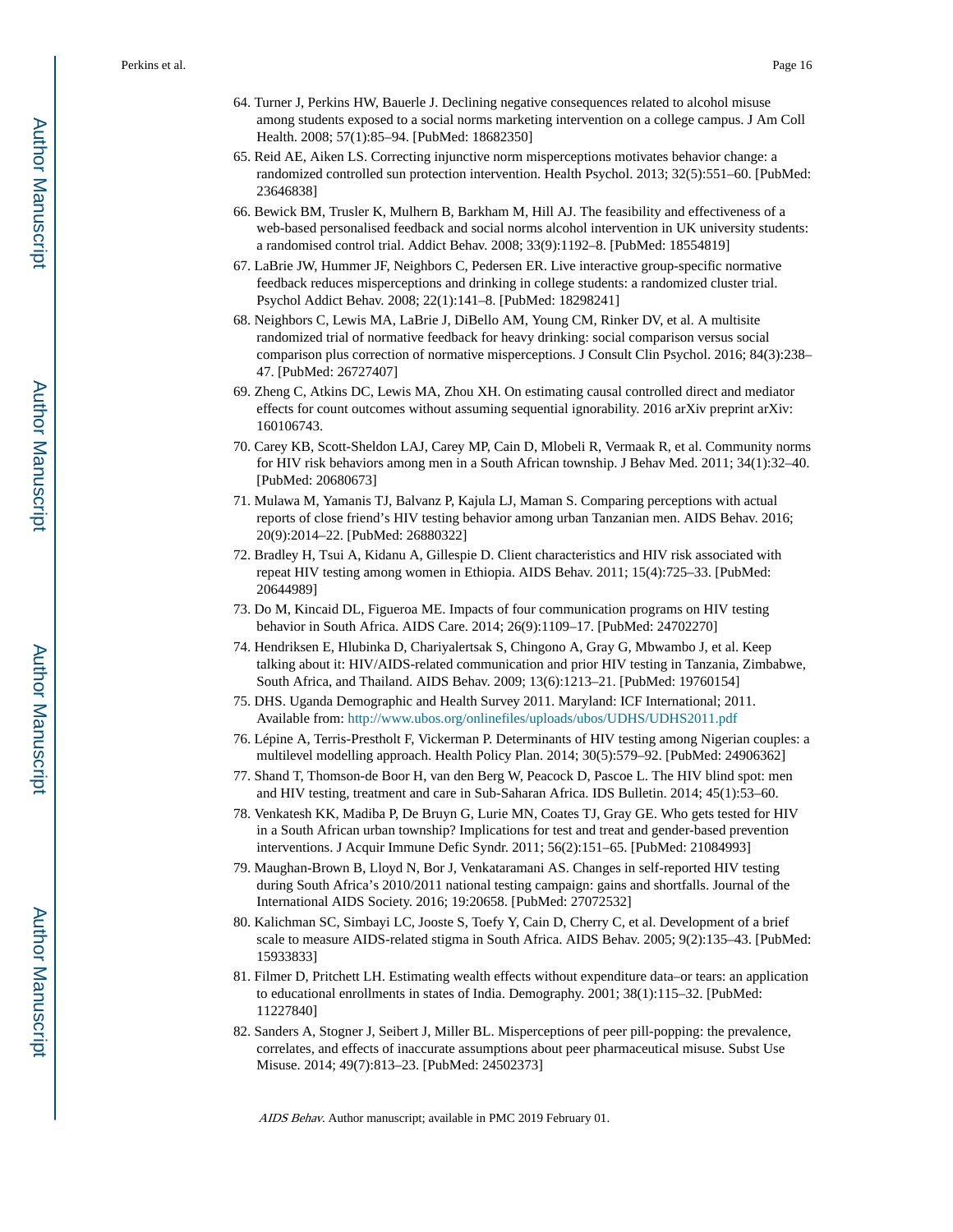- 83. Neighbors C, Walker DD, Mbilinyi LF, O'Rourke A, Edleson JL, Zegree J, et al. Normative misperceptions of abuse among perpetrators of intimate partner violence. Violence Against Women. 2010; 16(4):370–86. [PubMed: 20200408]
- 84. Raisamo S, Lintonen T. Misperceptions of peer gambling norms among adolescents: Analysis of a national sample in Finland. Open Journal of Preventive Medicine. 2012; 2(2):131–6.
- 85. Lally P, Bartle N, Wardle J. Social norms and diet in adolescents. Appetite. 2011; 57(3):623–7. [PubMed: 21843568]
- 86. Kapadia F, Frye V, Bonner S, Emmanuel PJ, Samples CL, Latka MH. Perceived peer safer sex norms and sexual risk behaviors among substance-using Latino adolescents. AIDS Education and Prevention. 2012; 24(1):27–40. [PubMed: 22339143]
- 87. Neighbors C, Walker D, Rodriguez L, Walton T, Mbilinyi L, Kaysen D, et al. Normative misperceptions of alcohol use among substance abusing army personnel. Mil Behav Health. 2014; 2(2):203–9.
- 88. Sweat M, Morin S, Celentano D, Mulawa M, Singh B, Mbwambo J, et al. Community-based intervention to increase HIV testing and case detection in people aged 16–32 years in Tanzania, Zimbabwe, and Thailand (NIMH Project Accept, HPTN 043): a randomised study. The Lancet Infectious Diseases. 2011; 11(7):525–32. [PubMed: 21546309]
- 89. Mills EJ, Ford N, Mugyenyi P. Expanding HIV care in Africa: making men matter. The Lancet. 2009; 374(9686):275–6.
- 90. Mills EJ, Beyrer C, Birungi J, Dybul MR. Engaging men in prevention and care for HIV/AIDS in Africa. PLoS Med. 2012; 9(2):e1001167. [PubMed: 22346735]
- 91. Hensen B, Taoka S, Lewis JJ, Weiss HA, Hargreaves J. Systematic review of strategies to increase men's HIV-testing in sub-Saharan Africa. AIDS. 2014; 28(14):2133–45. [PubMed: 25062091]
- 92. de Tolly K, Skinner D, Nembaware V, Benjamin P. Investigation into the use of short message services to expand uptake of Human Immunodeficiency Virus testing, and whether content and dosage have impact. Telemedicine and e-Health. 2011; 18(1):18–23. [PubMed: 22150712]
- 93. Siedner M, Haberer J, Bwana M, Ware N, Bangsberg D. High acceptability for cell phone text messages to improve communication of laboratory results with HIV-infected patients in rural Uganda: a cross-sectional survey study. BMC Medical Informatics and Decision Making. 2012; 12(1):56. [PubMed: 22720901]
- 94. Kaufman MR, Rimal RN, Carrasco M, Fajobi O, Soko A, Limaye R, et al. Using social and behavior change communication to increase HIV testing and condom use: the Malawi BRIDGE Project. AIDS Care. 2014; 26(sup1):S46–S9. [PubMed: 24735337]
- 95. Mugo PM, Wahome EW, Gichuru EN, Mwashigadi GM, Thiong?o AN, Prins HAB, et al. Effect of text message, phone call, and in-person appointment reminders on uptake of repeat HIV testing among outpatients screened for acute HIV infection in Kenya: a randomized controlled trial. PLoS ONE. 2016; 11(4):e0153612. [PubMed: 27077745]
- 96. Do M, Figueroa ME, Lawrence Kincaid D. HIV testing among young people aged 16–24 in South Africa: impact of mass media communication programs. AIDS Behav. 2016; 20(9):2033–44. [PubMed: 27102409]
- 97. Bassett IV, Regan S, Mbonambi H, Blossom J, Bogan S, Bearnot B, et al. Finding HIV in hard to reach populations: mobile HIV testing and geospatial mapping in Umlazi Township, Durban, South Africa. AIDS Behav. 2015; 19(10):1888–95. [PubMed: 25874754]
- 98. Shisana, O., Rehle, T., Simbayi, L., Zuma, K., Jooste, S., Zungu, N., et al. South African National HIV Prevalence, Incidence and Behaviour Survey, 2012. Capetown, South Africa: HSRC Press; 2014. Available from:<http://www.hsrc.ac.za/en/research-data/ktreedoc/15031>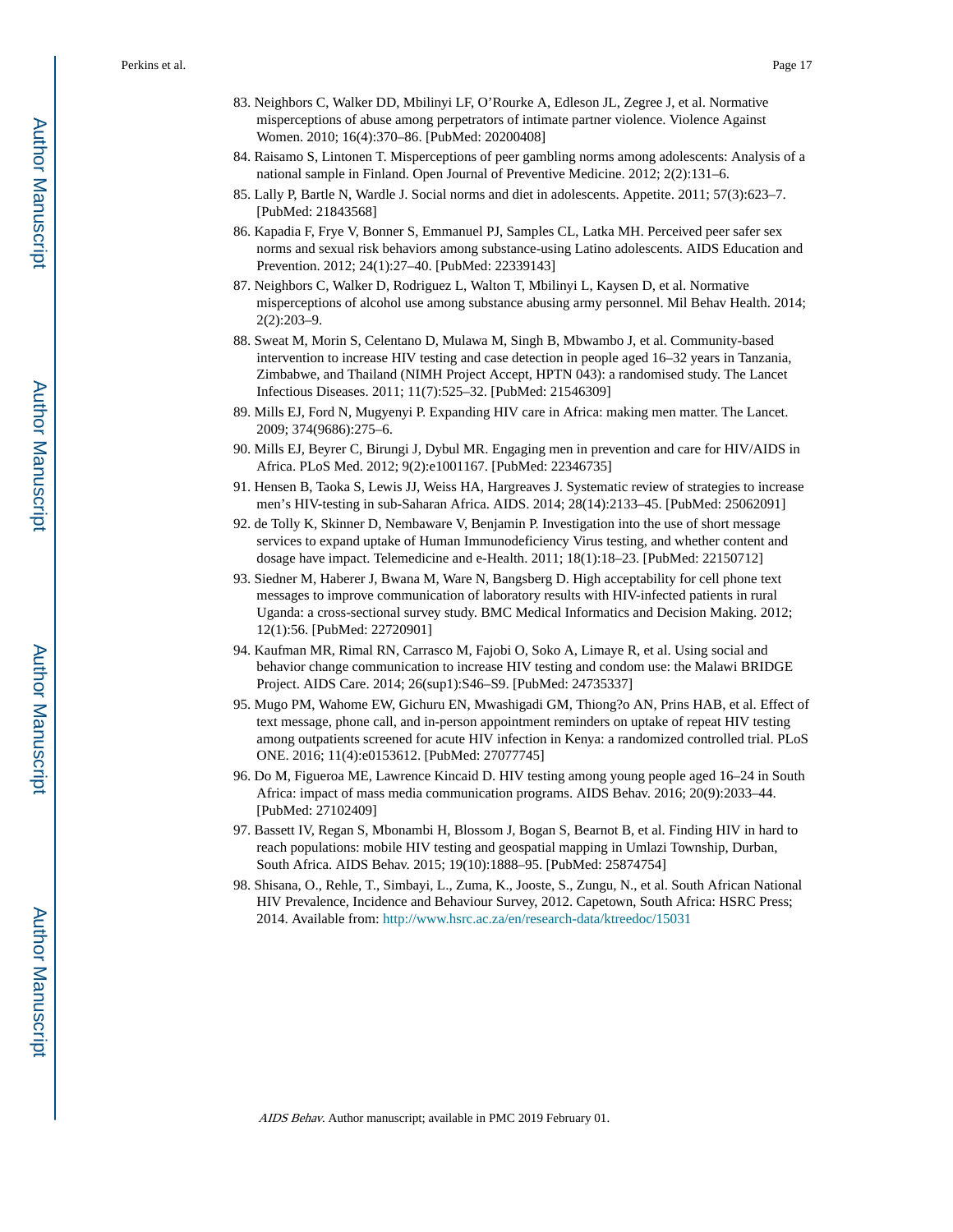Sociodemographic characteristics of men and women aged 18 years or older across eight villages in one parish in rural Southwestern Uganda and the Sociodemographic characteristics of men and women aged 18 years or older across eight villages in one parish in rural Southwestern Uganda and the prevalence of HIV testing uptake. prevalence of HIV testing uptake.

|                                |               |                 | Men                               |            |               | Women                             |
|--------------------------------|---------------|-----------------|-----------------------------------|------------|---------------|-----------------------------------|
| Respondent characteristics     | Z             | $\mathcal{N}_0$ | % ever having been tested for HIV | Z          | $v_{\rm o}^*$ | % ever having been tested for HIV |
| Total                          | 752           | 100             | 66.9                              | 912        | $100\,$       | 78.2                              |
| Age                            |               |                 |                                   |            |               |                                   |
| Less than 30 years             | 315           | 41.9            | 64.4                              | 377        | 41.3          | 82.5                              |
| $30-39$ years                  | 158           | 21.0            | 69.0                              | 171        | 18.8          | 89.5                              |
| $40 - 49$ years                | 131           | 17.4            | 77.9                              | 135        | 14.8          | 86.7                              |
| 50-59 years                    | $\mathcal{Z}$ | 8.5             | 73.4                              | $\sqrt{2}$ | 7.7           | 75.7                              |
| $60 - 69$ years                | 57            | 4.9             | 56.8                              | $\infty$   | 6.6           | $70.0$                            |
| 70 years or more               | $\Theta$      | 5.3             | 37.5                              | $\infty$   | 9.9           | 33.3                              |
| Had Children                   |               |                 |                                   |            |               |                                   |
| $\stackrel{\circ}{\mathbf{Z}}$ | 248           | 33.0            | 59.7                              | 150        | 16.5          | 64.7                              |
| $\mathbf{Yes}$                 | 470           | 62.5            | 70.0                              | 746        | 81.8          | 81.4                              |
| Education                      |               |                 |                                   |            |               |                                   |
| None                           | 66            | 8.8             | 53.0                              | 208        | 22.8          | 67.3                              |
| Primary school                 | 387           | 51.5            | 66.4                              | 459        | 50.3          | 82.6                              |
| Secondary school               | 201           | 26.7            | 66.2                              | 202        | 22.2          | 78.7                              |
| Postgraduate studies           | 72            | 9.6             | 80.6                              | 37         | $\frac{1}{4}$ | 83.8                              |
| Household Asset Quintile       |               |                 |                                   |            |               |                                   |
| Lowest                         | 110           | 14.6            | 69.1                              | 163        | 17.9          | 75.5                              |
| 2nd                            | 140           | 18.6            | 64.3                              | 176        | 19.3          | 84.7                              |
| 3rd                            | 147           | 19.6            | 62.6                              | 179        | 19.6          | 80.5                              |
| 4th                            | 174           | 23.1            | 66.7                              | 206        | 22.6          | 73.3                              |
| Highest                        | 181           | 24.1            | 71.3                              | 188        | 20.6          | 77.7                              |
| Partner's HIV testing history  |               |                 |                                   |            |               |                                   |
| Partner tested                 | 363           | 48.3            | 75.8                              | 312        | 34.2          | 90.4                              |
| Partner not tested             | 58            | 7.7             | 50.0                              | 117        | 12.8          | 75.2                              |
| Partner's uptake               | 36            | 4.8             | 77.8                              | 73         | 8.0           | 84.9                              |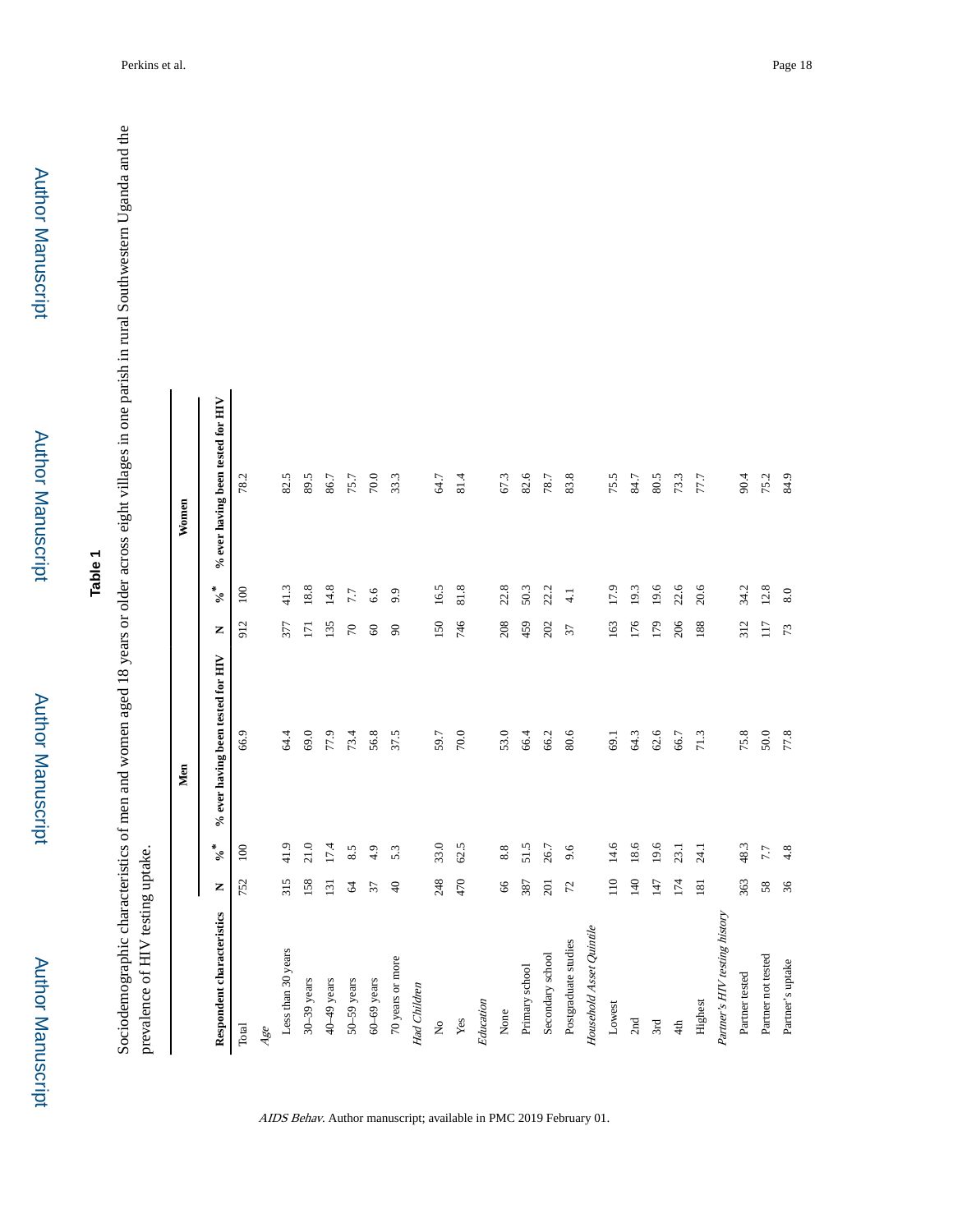|                            |                  |                | Men                               |               |                | Women                             |
|----------------------------|------------------|----------------|-----------------------------------|---------------|----------------|-----------------------------------|
| Respondent characteristics | Z                | $e_{\infty}^*$ | % ever having been tested for HIV | Z             | $e_{\infty}^*$ | % ever having been tested for HIV |
| unknown                    |                  |                |                                   |               |                |                                   |
| No partner                 | 295              | 39.2           | 58.0                              | 410           | 45.0           | 68.5                              |
| Village                    |                  |                |                                   |               |                |                                   |
|                            | 106              | $\frac{1}{4}$  | $\mathcal{O}$                     | 123           | 13.5           | 79                                |
|                            | 124              | 16.5           | 11                                | 139           | 15.2           | 75                                |
|                            | 96               | 12.8           | 75                                | 112           | 12.3           | $\overline{\mathbf{8}}$           |
|                            | 95               | 12.6           | 57                                | 117           | 12.8           | $\mathcal{S}^9$                   |
|                            | 65               | 8.6            | 68                                | 88            | 9.7            | 85                                |
|                            | $\overline{101}$ | 13.4           | 63                                | 136           | 14.9           | $\overline{\mathbf{8}}$           |
|                            | 62               | 8.2            | 65                                | 83            | $\overline{5}$ | $\sqrt{2}$                        |
| ${}^{\circ}$               | 103              | 13.7           | 73                                | $\frac{1}{4}$ | 12.5           | 85                                |
| ×                          |                  |                |                                   |               |                |                                   |

Column percentages within category may not add to 100% due to small amount of missing data (6% for men overall and 3% for women overall). Column percentages within category may not add to 100% due to small amount of missing data (6% for men overall and 3% for women overall).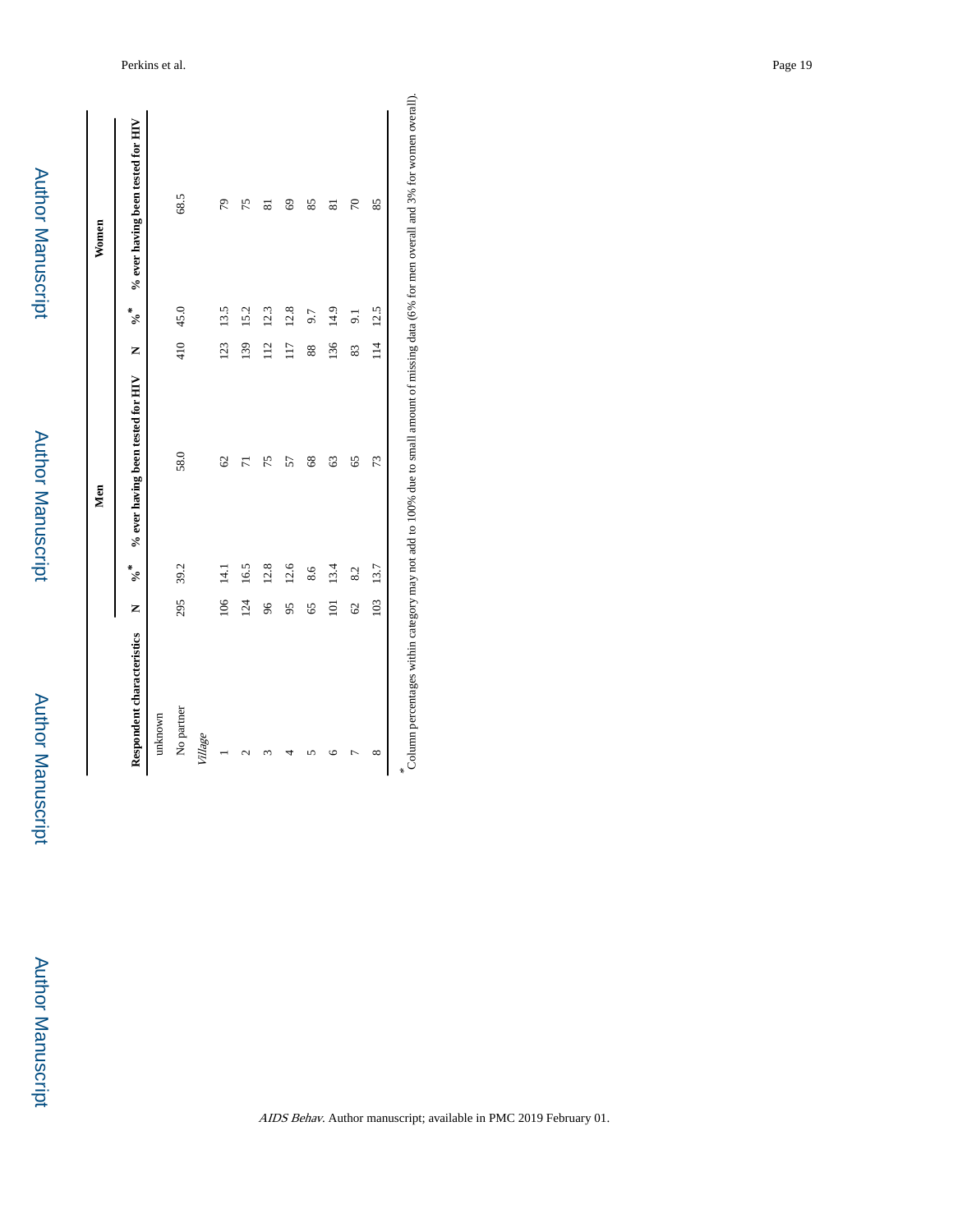Men and women's accuracy of their perception of the norm for HIV testing uptake in their village across sociodemographic characteristics and eight Men and women's accuracy of their perception of the norm for HIV testing uptake in their village across sociodemographic characteristics and eight villages in rural Southwestern Uganda. villages in rural Southwestern Uganda.

**Table 2**

|                               |                                                                                          | Men                                                                                           |                                                                                                                          |                                                                                          | Women                                                                                  |                                                                                                                          |
|-------------------------------|------------------------------------------------------------------------------------------|-----------------------------------------------------------------------------------------------|--------------------------------------------------------------------------------------------------------------------------|------------------------------------------------------------------------------------------|----------------------------------------------------------------------------------------|--------------------------------------------------------------------------------------------------------------------------|
| Respondent characteristics    | <b>Accurate Perception:</b><br>% who thought that<br>HIV testing uptake<br>was normative | <b>Erroneous Perception:</b><br>% who thought that<br>HIV testing uptake<br>was not normative | knowing anything about<br>the level of HIV testing<br>% who insisted on not<br>Did Not Know Own<br>Perception:<br>uptake | <b>Accurate Perception:</b><br>% who thought that<br>HIV testing uptake<br>was normative | Erroneous Perception:<br>% who thought that<br>HIV testing uptake<br>was not normative | knowing anything about<br>the level of HIV testing<br>% who insisted on not<br>Did Not Know Own<br>Perception:<br>uptake |
| Total                         | 36                                                                                       | 51                                                                                            | $\overline{13}$                                                                                                          | ಸ                                                                                        | 51                                                                                     | $\overline{18}$                                                                                                          |
| Age                           |                                                                                          |                                                                                               |                                                                                                                          |                                                                                          |                                                                                        |                                                                                                                          |
| Less than 30 years            | 38                                                                                       | 54                                                                                            | $\circ$                                                                                                                  | 32                                                                                       | 58                                                                                     | $\Xi$                                                                                                                    |
| 30-39 years                   | 34                                                                                       | 58                                                                                            | $^{\circ}$                                                                                                               | 34                                                                                       | 57                                                                                     | $\sigma$                                                                                                                 |
| $40 - 49$ years               | $\Theta$                                                                                 | 52                                                                                            | ${}^{\circ}$                                                                                                             | $\ddot{c}$                                                                               | 45                                                                                     | 13                                                                                                                       |
| 50-59 years                   | 33                                                                                       | 47                                                                                            | $\Omega$                                                                                                                 | 26                                                                                       | 5                                                                                      | 23                                                                                                                       |
| $60 - 69$ years               | 46                                                                                       | $\mathfrak{L}$                                                                                | 22                                                                                                                       | 22                                                                                       | 38                                                                                     | $\Theta$                                                                                                                 |
| 70 years or more              | $20$                                                                                     | 25                                                                                            | 55                                                                                                                       | $\overline{13}$                                                                          | $\Xi$                                                                                  | 56                                                                                                                       |
| Had Children                  |                                                                                          |                                                                                               |                                                                                                                          |                                                                                          |                                                                                        |                                                                                                                          |
| $\tilde{z}$                   | 34                                                                                       | 57                                                                                            | G                                                                                                                        | $\mathfrak{S}0$                                                                          | 55                                                                                     | 15                                                                                                                       |
| $\mathbf{Yes}$                | 57                                                                                       | 48                                                                                            | 15                                                                                                                       | $\overline{31}$                                                                          | 51                                                                                     | $\overline{18}$                                                                                                          |
| Education                     |                                                                                          |                                                                                               |                                                                                                                          |                                                                                          |                                                                                        |                                                                                                                          |
| None                          | $\boldsymbol{z}$                                                                         | 극                                                                                             | 35                                                                                                                       | $\overline{c}$                                                                           | $\Theta$                                                                               | 36                                                                                                                       |
| Primary school                | 38                                                                                       | 5                                                                                             | Ξ                                                                                                                        | $\mathfrak{L}$                                                                           | 54                                                                                     | $\overline{4}$                                                                                                           |
| Secondary school              | 36                                                                                       | 55                                                                                            | $\circ$                                                                                                                  | 57                                                                                       | 53                                                                                     | $\approx$                                                                                                                |
| Postgraduate studies          | 36                                                                                       | 54                                                                                            | $\overline{a}$                                                                                                           | $\mathbb{Z}$                                                                             | 73                                                                                     | 3                                                                                                                        |
| Household Asset Quintile      |                                                                                          |                                                                                               |                                                                                                                          |                                                                                          |                                                                                        |                                                                                                                          |
| Lowest                        | $\overline{4}$                                                                           | 4                                                                                             | 4                                                                                                                        | 23                                                                                       | 54                                                                                     | 23                                                                                                                       |
| 2nd                           | 36                                                                                       | $50\,$                                                                                        | ᅼ                                                                                                                        | 28                                                                                       | 56                                                                                     | $\overline{16}$                                                                                                          |
| 3rd                           | 57                                                                                       | $50\,$                                                                                        | $\overline{13}$                                                                                                          | $\overline{3}$                                                                           | 52                                                                                     | $\overline{17}$                                                                                                          |
| 4th                           | 34                                                                                       | 54                                                                                            | $\overline{c}$                                                                                                           | 36                                                                                       | 47                                                                                     | $\overline{17}$                                                                                                          |
| Highest                       | $\approx$                                                                                | 55                                                                                            | Ξ                                                                                                                        | 36                                                                                       | 48                                                                                     | $\overline{16}$                                                                                                          |
| Partner's HIV testing history |                                                                                          |                                                                                               |                                                                                                                          |                                                                                          |                                                                                        |                                                                                                                          |

AIDS Behav. Author manuscript; available in PMC 2019 February 01.

Partner's HIV testing history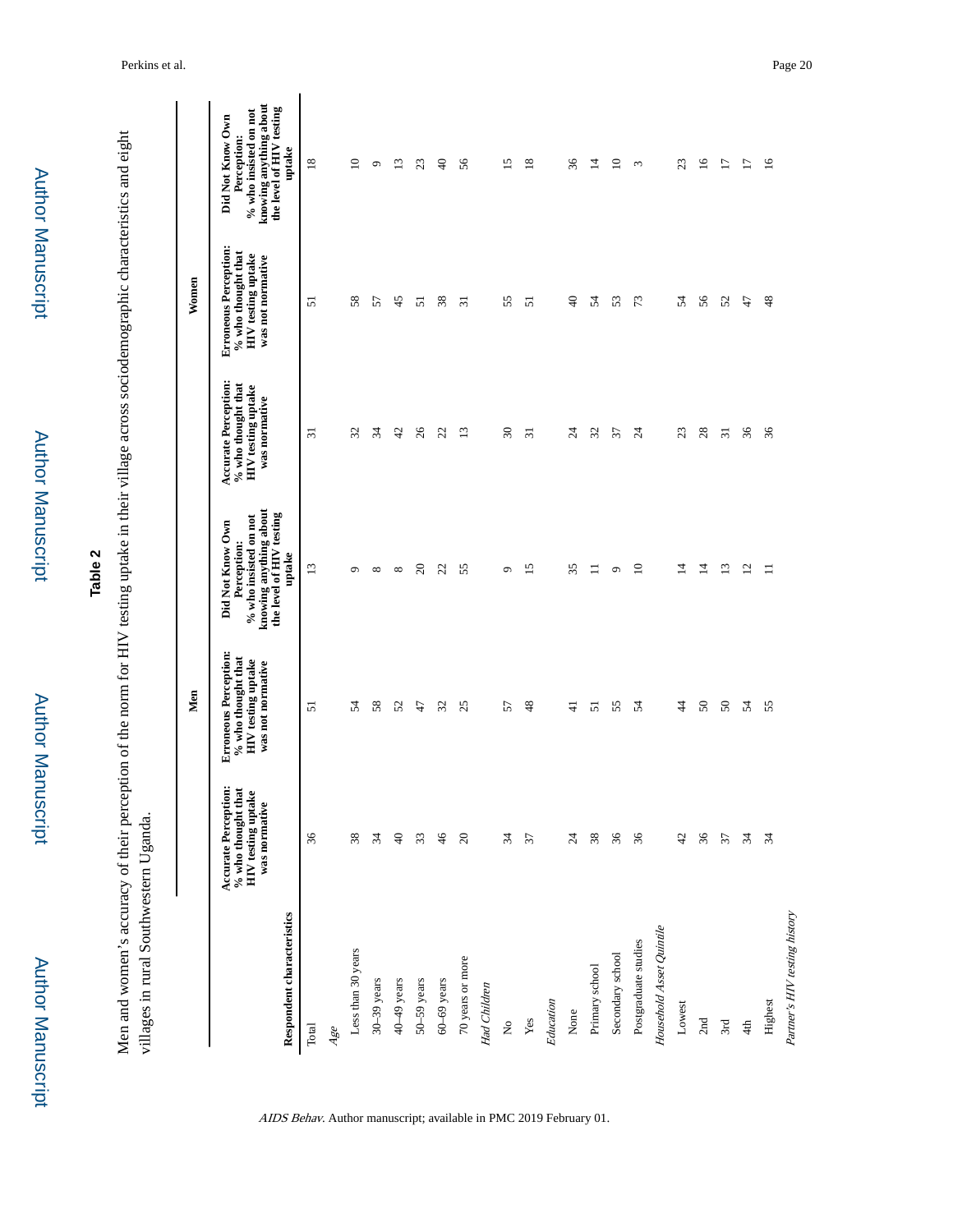|                            |                                                                                          | Men                                                                                                  |                                                                                                                          |                                                                                          | Women                                                                                         |                                                                                                                          |
|----------------------------|------------------------------------------------------------------------------------------|------------------------------------------------------------------------------------------------------|--------------------------------------------------------------------------------------------------------------------------|------------------------------------------------------------------------------------------|-----------------------------------------------------------------------------------------------|--------------------------------------------------------------------------------------------------------------------------|
| Respondent characteristics | <b>Accurate Perception:</b><br>% who thought that<br>HIV testing uptake<br>was normative | <b>Erroneous Perception:</b><br>% who thought that<br><b>HIV</b> testing uptake<br>was not normative | knowing anything about<br>the level of HIV testing<br>% who insisted on not<br>Did Not Know Own<br>Perception:<br>uptake | <b>Accurate Perception:</b><br>% who thought that<br>HIV testing uptake<br>was normative | <b>Erroneous Perception:</b><br>% who thought that<br>HIV testing uptake<br>was not normative | knowing anything about<br>the level of HIV testing<br>% who insisted on not<br>Did Not Know Own<br>Perception:<br>uptake |
| Partner tested             | 39                                                                                       | 52                                                                                                   | ç                                                                                                                        | 37                                                                                       | 54                                                                                            | $\approx$                                                                                                                |
| Partner not tested         | 34                                                                                       | $\overline{4}$                                                                                       | 26                                                                                                                       | 27                                                                                       | 55                                                                                            | $\overline{18}$                                                                                                          |
| Partner's uptake unknown   | 36                                                                                       | 47                                                                                                   | $\overline{17}$                                                                                                          | 29                                                                                       | 55                                                                                            | $\tilde{=}$                                                                                                              |
| No partner                 | 34                                                                                       | 53                                                                                                   | 13                                                                                                                       | 28                                                                                       | $\frac{8}{4}$                                                                                 | 24                                                                                                                       |
| Village                    |                                                                                          |                                                                                                      |                                                                                                                          |                                                                                          |                                                                                               |                                                                                                                          |
|                            | 28                                                                                       | 54                                                                                                   | ≌                                                                                                                        | $^{28}$                                                                                  | 53                                                                                            | $\mathbf{5}$                                                                                                             |
| 2                          | $\overline{4}$                                                                           | 46                                                                                                   | $\Xi$                                                                                                                    | 37                                                                                       | 55                                                                                            | ∞                                                                                                                        |
|                            | $\frac{9}{4}$                                                                            | 4                                                                                                    |                                                                                                                          | 36                                                                                       | 46                                                                                            | $\frac{8}{1}$                                                                                                            |
|                            | 26                                                                                       | 5                                                                                                    | 23                                                                                                                       | ≘                                                                                        | 46                                                                                            | 35                                                                                                                       |
|                            | 37                                                                                       | $\mathcal{O}$                                                                                        |                                                                                                                          | र्द्र                                                                                    | 58                                                                                            | $^{\circ}$                                                                                                               |
| ৩                          | $\boldsymbol{30}$                                                                        | 5                                                                                                    | $\overline{0}$                                                                                                           | 26                                                                                       | 51                                                                                            | 23                                                                                                                       |
| Γ                          | 39                                                                                       | 53                                                                                                   | $\infty$                                                                                                                 | 34                                                                                       | 54                                                                                            | $\overline{c}$                                                                                                           |
| $^{\circ}$                 | 38                                                                                       | 54                                                                                                   | $\infty$                                                                                                                 | 35                                                                                       | 48                                                                                            | $\overline{17}$                                                                                                          |
|                            |                                                                                          |                                                                                                      |                                                                                                                          |                                                                                          |                                                                                               |                                                                                                                          |

Perkins et al. Page 21